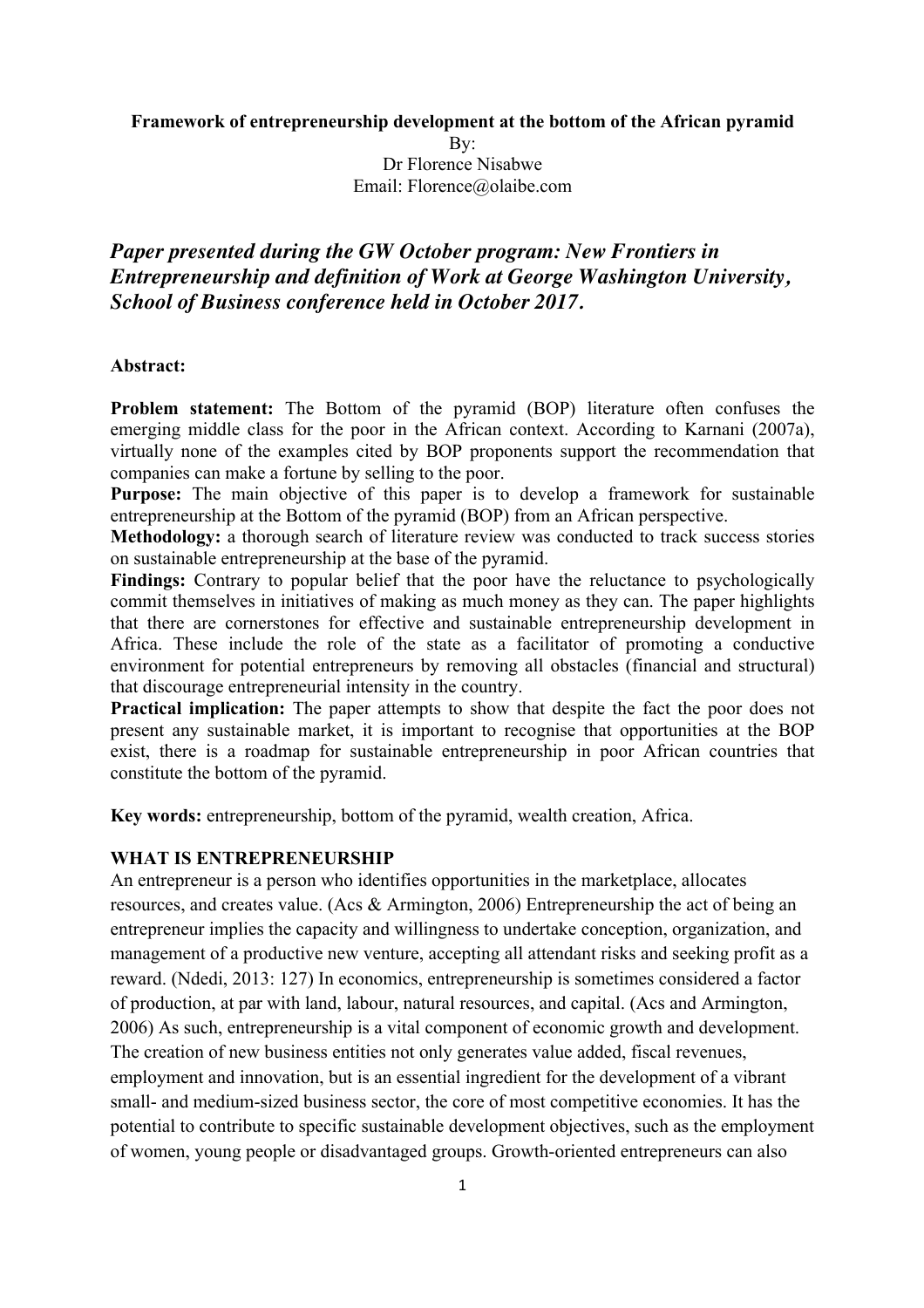contribute to structural transformation and building new industries, including the development of eco-friendly economic activities.

Entrepreneurship policy cannot, of course, be treated entirely separately from broader economic development policies. (Stefanescu & On, 2012) Coordination and coherence are essential in order to achieve a positive impact, to benefit from the synergies of these policies, and to maximize the economic and social growth they can provide. This requires a "whole of government" approach with strong commitment at top ministerial level and coordination across ministries, in partnership with the private sector and other civil society stakeholders, including academia, NGOs, and community organizations. In an effective entrepreneurial ecosystem, multiple stakeholders contribute to facilitating entrepreneurship. It is a system of mutually beneficial and self sustaining relationships involving institutions, people and processes that work together with the goal of creating entrepreneurial and innovative ventures. It includes business (large and small firms as well as entrepreneurs), policymakers (at the international, national, regional and local levels), educational institutions (primary, secondary and higher education), social networks and other civil society actors.

The framework recognizes that in designing entrepreneurship policy "one size does not fit all". It highlights the key policy areas to take into account and suggests policy objectives and options in the form of recommended actions in each area. (Audretsch, Keilbach & Lehmann 2006), Although the national economic and social context and the specific development challenges faced by a country will largely determine the overall approach to entrepreneurship development, UNCTAD has identified six priority areas for policy focus that have a direct impact on entrepreneurial activity. These are Li, Yang, Zhang & Zhang (2012):

- formulating national entrepreneurship strategy;
- optimizing the regulatory environment;
- enhancing entrepreneurship education and skills;
- facilitating technology exchange and innovation;
- improving access to finance; and
- promoting awareness and networking.

## **DEFINITION OF THE BOTTOM OF THE PYRAMID**

The concept of the bottom of the pyramid (BoP) was first used by U.S. president Franklin D. Roosevelt in his April 7, 1932 radio address, The Forgotten Man, in which he said 'These unhappy times call for the building of plans that rest upon the forgotten, the unorganized but the indispensable units of economic power...that build from the bottom up and not from the top down, that put their faith once more in the forgotten man at the bottom of the economic pyramid'. The more current usage of the BoP refers to billions of people living on less than a \$2 per day (Prahalad & Stuart, 1998). In his proposal of uplifting the poor of the poor, Prahalad (2002) and later Ndedi (2013: 129) propose that businesses, governments, and donor agencies must not see the poor as victims, but instead start seeing them as resilient and creative entrepreneurs as well as value-demanding consumers.

Hart  $& Simanis (2005)$  advance another approach, one that focuses on the poor as business partners and innovators, rather than just as potential producers or consumers. Hart & Simanis (2005) have led the development of the Base of the Pyramid Protocol, an entrepreneurial process that guides companies in developing business partnerships with income-poor communities in order to co-create businesses and markets that mutually benefit the companies and the communities. Another recent focus of interest lies on the impact of successful BoP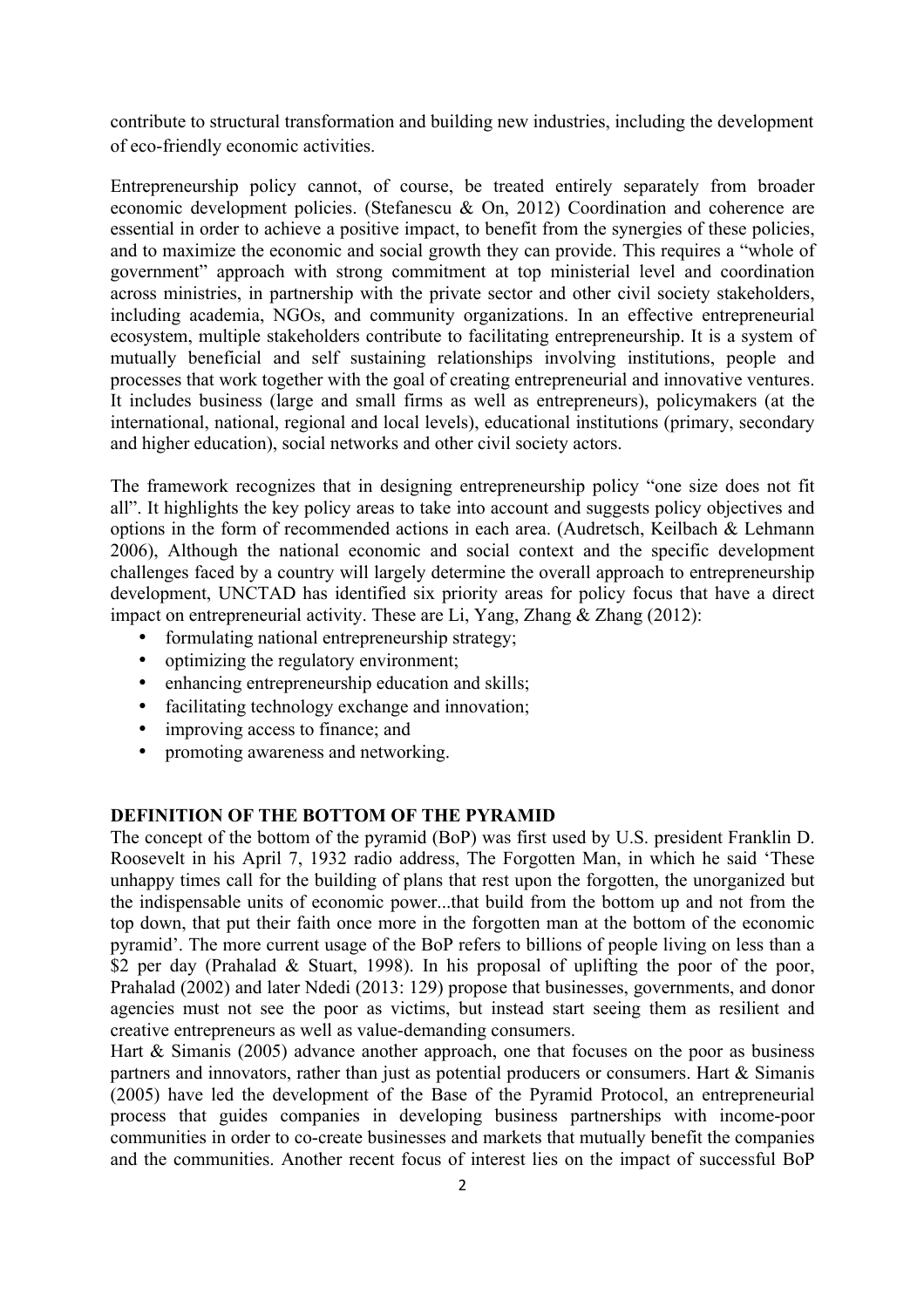approaches on sustainable development from a normative ethical perspective, on poverty alleviation as part of an integral part of sustainable development in an intra-generational justice platform.

What about empowering the bottom of the pyramid or the base of the base of the pyramid in Africa? There are poverty reducing benefits if the African government works with financial institutions, civil society organizations and local governments to create new local business models that support financially potential entrepreneurs with no business collateral. More than 150 millions of Africans form this largest, but poorest socio-economic group that need sometimes just F CFA 100 000 or 500 US dollars to start a business in the corner of a street in Bouakè, Bujumbura, Daloa, Petersberg, Linlongwe. After all, uplifting the poor of today who may be a part of the middle class of tomorrow, engine of growth in any country. (Ndedi, 2016)

## **STATEMENT OF THE PROBLEM**

Entrepreneurship is one of the most important drivers of job creation and economic growth, and is crucial for the development of a vibrant formal small- and medium-sized (SME) business sector. (Ndedi, 2013: 131) It enhances productivity growth and can also help find practical business solutions to social and environmental challenges, including climate change. Despite its importance, entrepreneurship is not always actively encouraged in all developing countries through dedicated policy initiatives. Both economic theory and practice demonstrate that entrepreneurship may generate social gains beyond private gains. A proactive role of governments in supporting entrepreneurship is, therefore, justified and it requires a systemic. The development community including multinational companies has tended to focus on meeting the needs of the poorest of the poor; the 1 billion people with incomes below \$1 a day in local purchasing power. Fortunately, a much larger segment of the low income population; the 4 billion people of the BOP, all with incomes well below any Western poverty line, both deserves attention and is the appropriate focus of a market-oriented approach. Therefore, the starting point for this argument is not the BOP's poverty. Instead, it is the fact that BOP population segments for the most part are not integrated into the global market economy and do not benefit from it. They also share other characteristics (IFC 2007: 5):

- **Significant unmet needs.** Most people in the BOP have no bank account and no access to modern financial services. Most do not own a phone. Many live in informal settlements, with no formal title to their dwelling. And many lack access to water and sanitation services, electricity, and basic health care. (Ndedi, 2008)
- **Dependence on informal or subsistence livelihoods.** Most in the BOP lack good access to markets to sell their labor, handicrafts, or crops and have no choice but to sell to local employers or to middlemen who exploit them. As subsistence and smallscale farmers and fishermen, they are uniquely vulnerable to destruction of the natural resources they depend on but are powerless to protect (World Resources Institute and others 2005). In effect, informality and subsistence are poverty traps.
- **Impacted by a BOP penalty.** Many in the BOP, and perhaps most, pay higher prices for basic goods and services than do wealthier consumers either in cash or in the effort they must expend to obtain them and they often receive lower quality as well. This high cost of being poor is widely shared: it is not just the very poor who often pay more for the transportation to reach a distant hospital or clinic than for the treatment,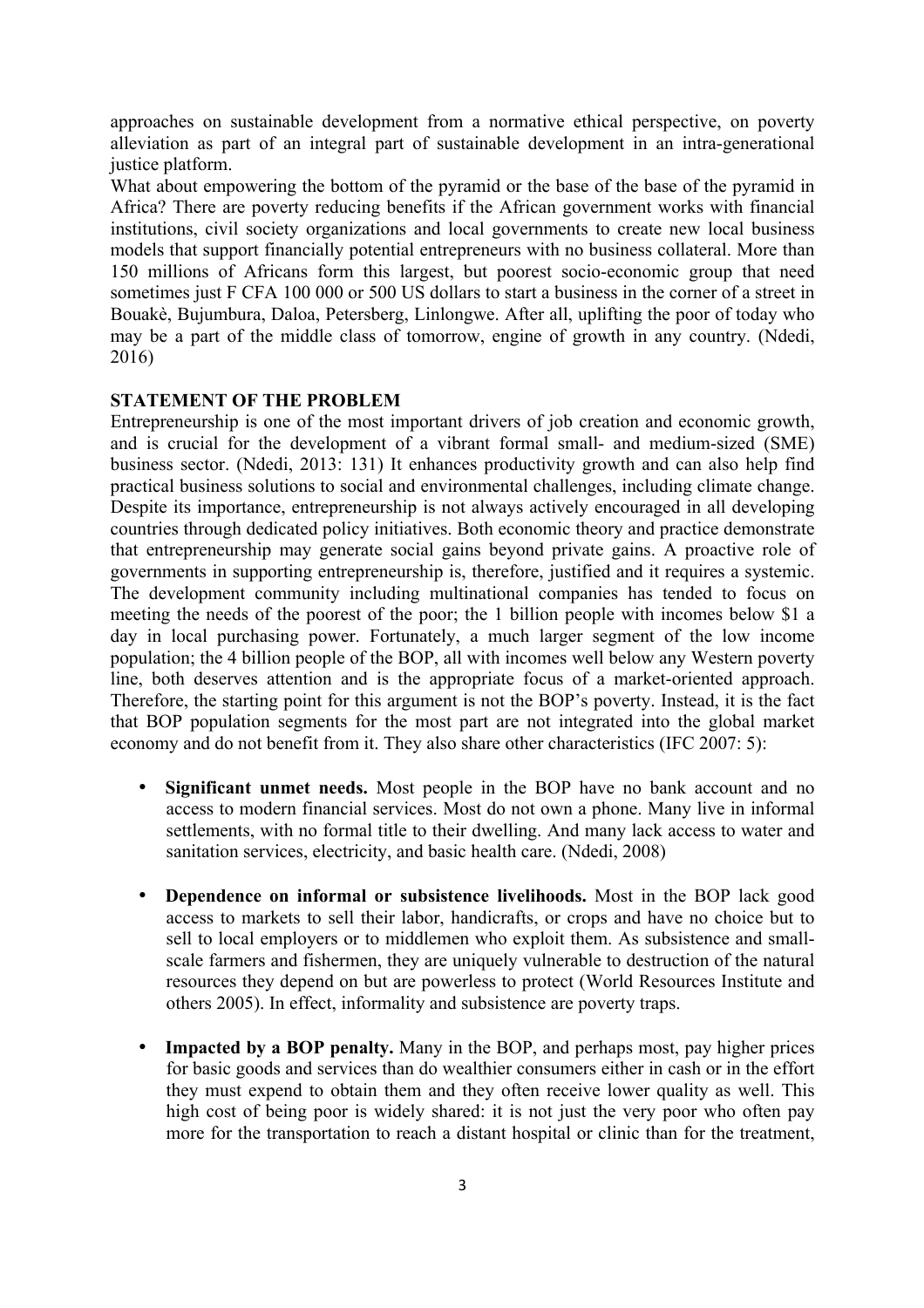or who face exorbitant fees for loans or for transfers of remittances from relatives abroad. (Ndedi, 2008)

Addressing the unmet needs of the BOP is essential to raising welfare, productivity, and income to enabling BOP households to find their own route out of poverty. Engaging the BOP in the formal economy must be a critical part of any wealth-generating and inclusive growth strategy. And eliminating BOP penalties will increase effective income for the BOP. Moreover, to the extent that unmet needs, informality traps, and BOP penalties arise from inefficient or monopolistic markets or lack of attention and investment, addressing these barriers may also create significant market opportunities for businesses. Perhaps most important, it is the entire BOP and not just the very poor who constitute the low-income market—and it is the entire market that must be analyzed and addressed for private sector strategies to be effective, even if there are segments of that market for which market-based solutions are not available or not sufficient. It is important to say that business interest in BOP markets is rising. Multinational companies have been pioneers, especially in food and consumer products. Large national companies have proved to be among the most innovative in meeting the needs of BOP consumers and producers, especially in such sectors as housing, agriculture, consumer goods, and financial services. And small start-ups and social entrepreneurs focusing on BOP markets are rapidly growing in number. But perhaps the strongest and most dramatic BOP success story is mobile telephony.

According to IFC (2007), the operating and regulatory environments in developing countries can be challenging. Micro and small businesses especially face disadvantages. If they are informal, they cannot get investment finance, participate in value chains of larger companies, or sometimes even legally receive services from utilities. Condemned to remain small, they cannot generate wealth or many jobs. Nor do they contribute to the broader economy by paying taxes. Most face barriers to joining the formal economy in the form of antiquated regulations and prohibitive requirements, dozens of steps, delays of many months, capital requirements beyond attainment for most of the BOP. Fortunately, there is growing recognition of the importance of removing barriers to small and medium-size businesses and a growing toolbox for moving firms into the formal economy and creating more efficient markets. Africa has a slightly smaller BOP market, at \$429 billion. But the BOP is by far the region's dominant consumer market, with 71% of purchasing power. It includes 486 million people 95% of the surveyed population. (IFC 2007: 12)

This article focuses on a road map or the move from financially supporting business people who are not creating jobs, to empowering millions at the base of the pyramid from a poverty alleviation perspective. The paper provides the roles that must play African governments, individuals and even big corporations based in Africa to achieve the above.

### **METHODOLOGY**

A literature review was conducted around the concepts entrepreneurship development and the bottom of the African pyramid. This extensive search of expressions consisted of looking at worldwide platforms and websites on African entrepreneurship.

## **FINDINGS**

### **Unsupportive business environment**

Lack of supportive governmental regulations serves as a barrier to entrepreneurship. In a number of African countries, there is lack of rule of law. African countries in their majority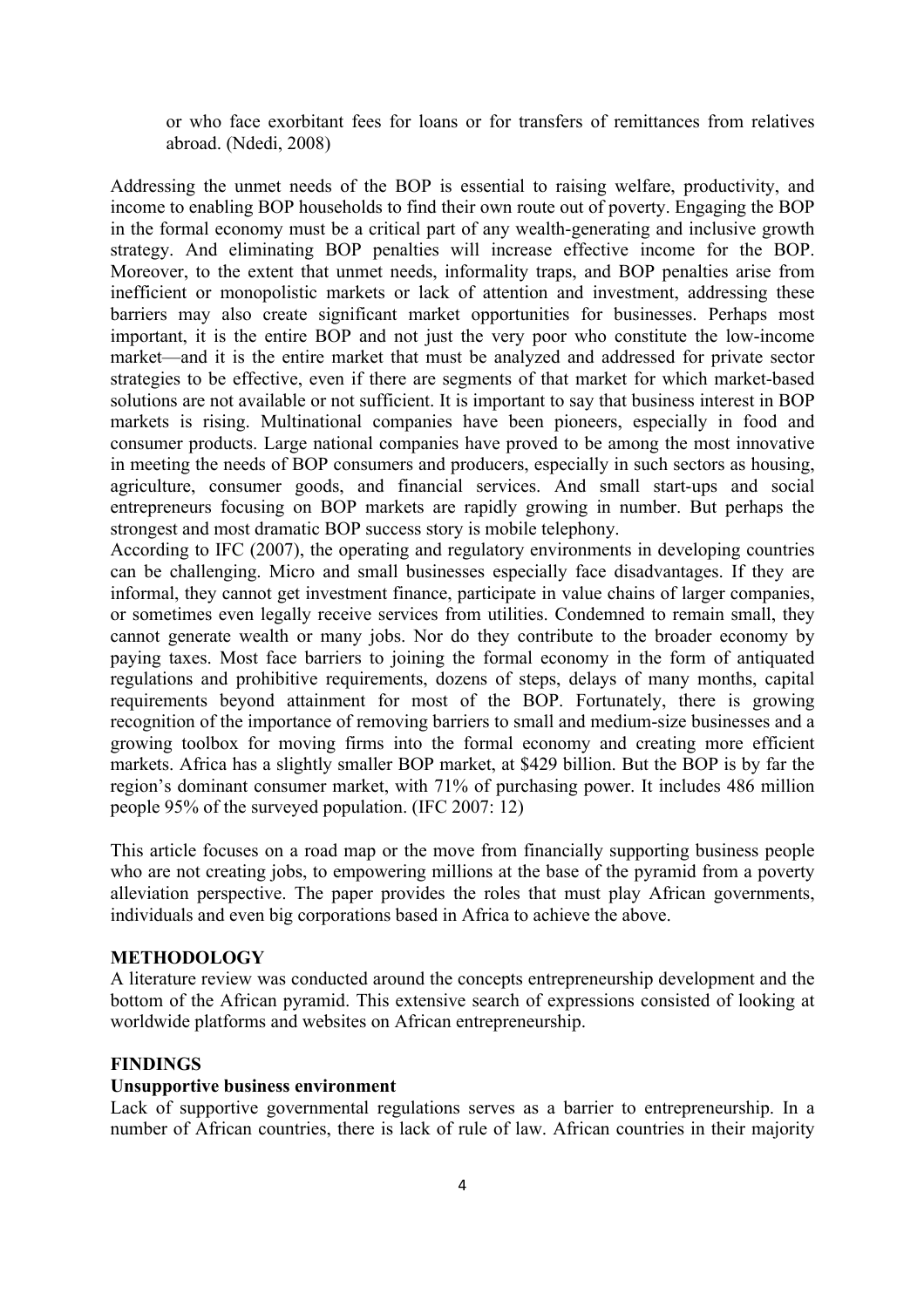have poorly defined property laws, enforce regulations inconsistently, and allow widespread corruption and bribing. (Makamba, 2015)

### **Shortage of funds and resources**

Money to start up an enterprise is another leading barrier to entrepreneurship. Without funds, any entrepreneur cannot start or organise, train, develop and sell product.

## **Employee related difficulties**

Entrepreneurs must find and select the best-qualified employees who are motivated and willing to grow with the venture. Then they must ensure the employees do not leave. Practically this task becomes a barrier when employees' expectations increases, governmental regulations related to labour employment is hardened, and employee costs grow. Employee cost is more than pay. It includes healthcare, workers' compensation, social security tax, and health and safety regulations. In many African countries, this is the business of the day.

### **Severe market entry regulations**

Taxation, environmental regulations, lending requirements, government rules and licensing are all barriers to entrepreneurship. Most countries license market entry and the creation of new firms to protect employees in certain industries and professions. Entry procedures vary such that entrepreneurs need one day to register an enterprise in one country and up to half a year in another. (Makamba, 2015)

### **Lack of entrepreneurship opportunities**

Business creation needs existing marketplace opportunities with possibilities known to the entrepreneur and favorable odds for success for entrepreneurial "spirit" to succeed. How do you start? A market opportunity for entrepreneurs should always be unique, a gap and should be serviced or filled with ideal quality in form of products or services.

### **Perception of society**

Perception of society towards failure is common in Africa. The African society tends to reject and judge failure and a mistake, keeping potential entrepreneurs in a mindset of going through life trying to avoid mistakes without realising that failure is part of success or the beginning of something big.

### **Educational barriers**

Entrepreneurs must develop skills related to leadership, teamwork, negotiation and communication. There are things you learn in school, yet many of these skills must be acquired by taking risks and throwing caution to the win, venturing into the unknown. (Ndedi, 2013)

## **Lack of adequate entrepreneurship training**

Training and education can be a biggest advantage for new ventures. This includes training in technical skills, managerial skills, entrepreneurial skills and entrepreneurship. Unfortunately, these opportunities are inexistent in Africa. (Ndedi, 2013)

### **Lack of industry experience**

Rushing into a new market because it looks attractive and rewarding without having some experience and background in it can be fatal. The heart of leadership is learning first and doing before leading. Experience in a related business before startup is positively associated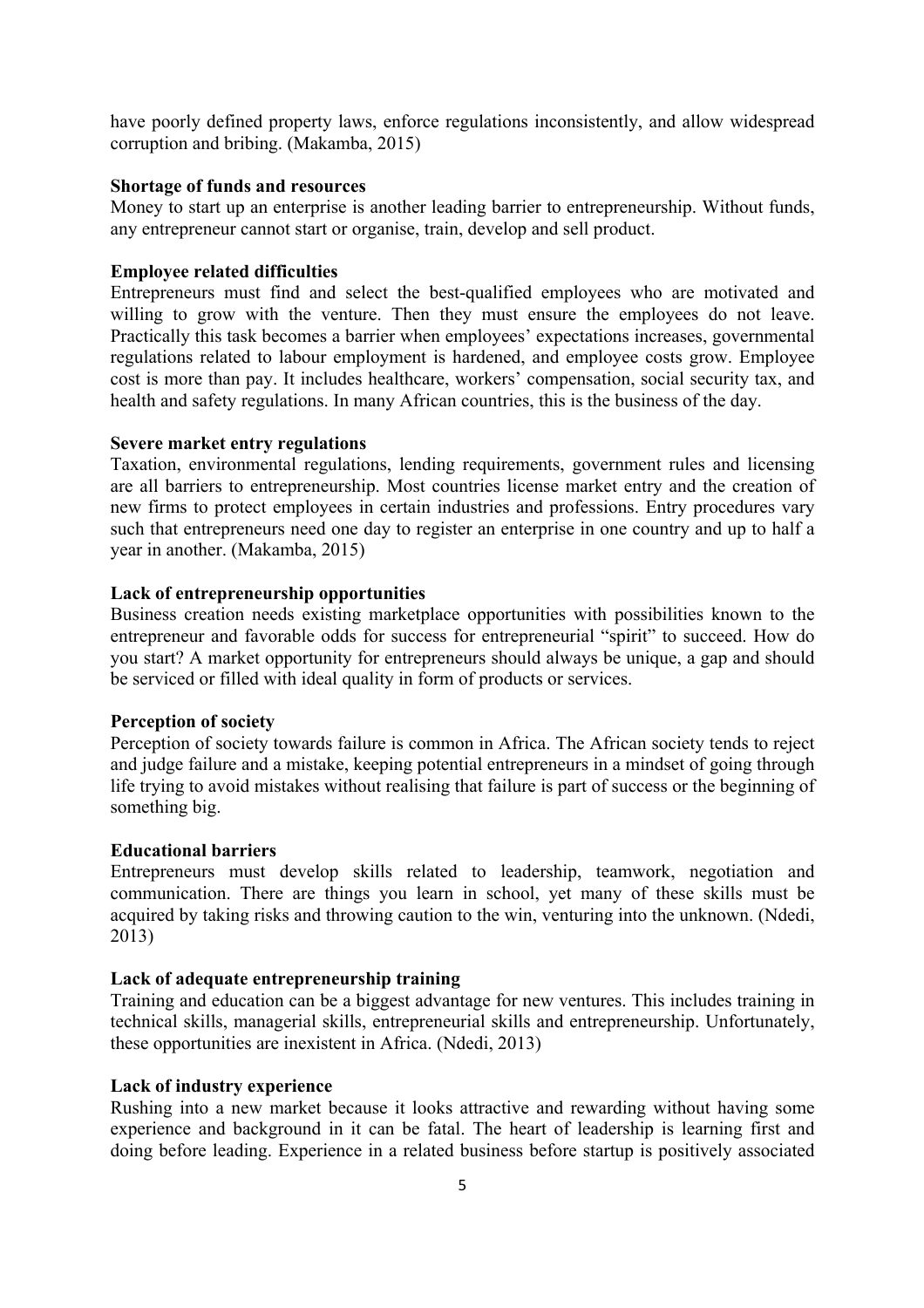to success. In the African context, platforms such are these are not widespread. (Ndedi and Ijeoma, 2008)

## **Hatred of risk**

A psychological barrier closely related to the fear of failure is aversion to risk. Entrepreneurs must take initiative, create structure with a social-economic mechanism and accept risk of failure. In the African continent, entrepreneurs are not risk takers while those who are risk averse will seek the security if an existing establishment. (Ndedi, 2008)

### **RAODMAP FOR SUSTAINABLE ENTREPRENEURSHIP DEVELOPMENT**

According to Fuduric (2008), there are four frameworks that influence entrepreneurial orientation. These include, Economic Conditions, Policy Conditions, Industry Conditions and demographic conditions.

## **1. Economic Conditions Affecting Entrepreneurial Opportunities**

Entrepreneurship exists under any economic conditions. The state of an economy influences the tendency and form of entrepreneurial activity. The entrepreneurial outcome can lie on a spectrum of two extremes; from an innovative, market and economy shifting venturing or on the other end of the spectrum, an illegal corrupt form of venturing and, of course, everything in between. Economic conditions affecting the type of opportunities available are: the stability of macroeconomic conditions & the level of economic growth, employment levels, income disparity, capital availability and taxation. Fuduric (2008: 17)

When a nation or region experiences stable **macro-economic conditions** and sustained **economic growth**, the higher the likelihood that the form of entrepreneurship being manifested is also of a higher value to society (GEM, 2006). Often in such environments, low-value, low-innovation entrepreneurship will decrease in favor of employment and high value, innovative entrepreneurship will increase because the environmental conditions have improved enough to provide higher value resources.

**Employment's** impact on entrepreneurship is closely related to the wage rate. Explaining spatial variations in new firm formations, Storey (1994), argues that if unemployment rates are high then individuals are more likely to consider self-employment opportunities. It has shown that high rates of unemployment reflect a lack of economic flexibility, perhaps "a lack of enterprise" in the population driving the demand shortage. Thus, there is a two-way causation where high unemployment can stimulate levels of entrepreneurship due to no other job opportunities being available and, on the other hand, low levels of unemployment can increase levels of entrepreneurship due to a robust and flexible economy. Fuduric (2008: 18)

**Income disparity** can impact entrepreneurship from the supply and the demand side of entrepreneurship (Verheul et al., 2001). Considering the **supply side**, high income disparity can push low wage earners into self-employment, because their opportunity costs of entrepreneurship are low. For people on the verge of poverty (African countries for example), starting a business can be their last resort for survival in some form of selfreliance. High income disparity can also encourage the wealthy to start a business because of the low risk nature of finding and using financial capital.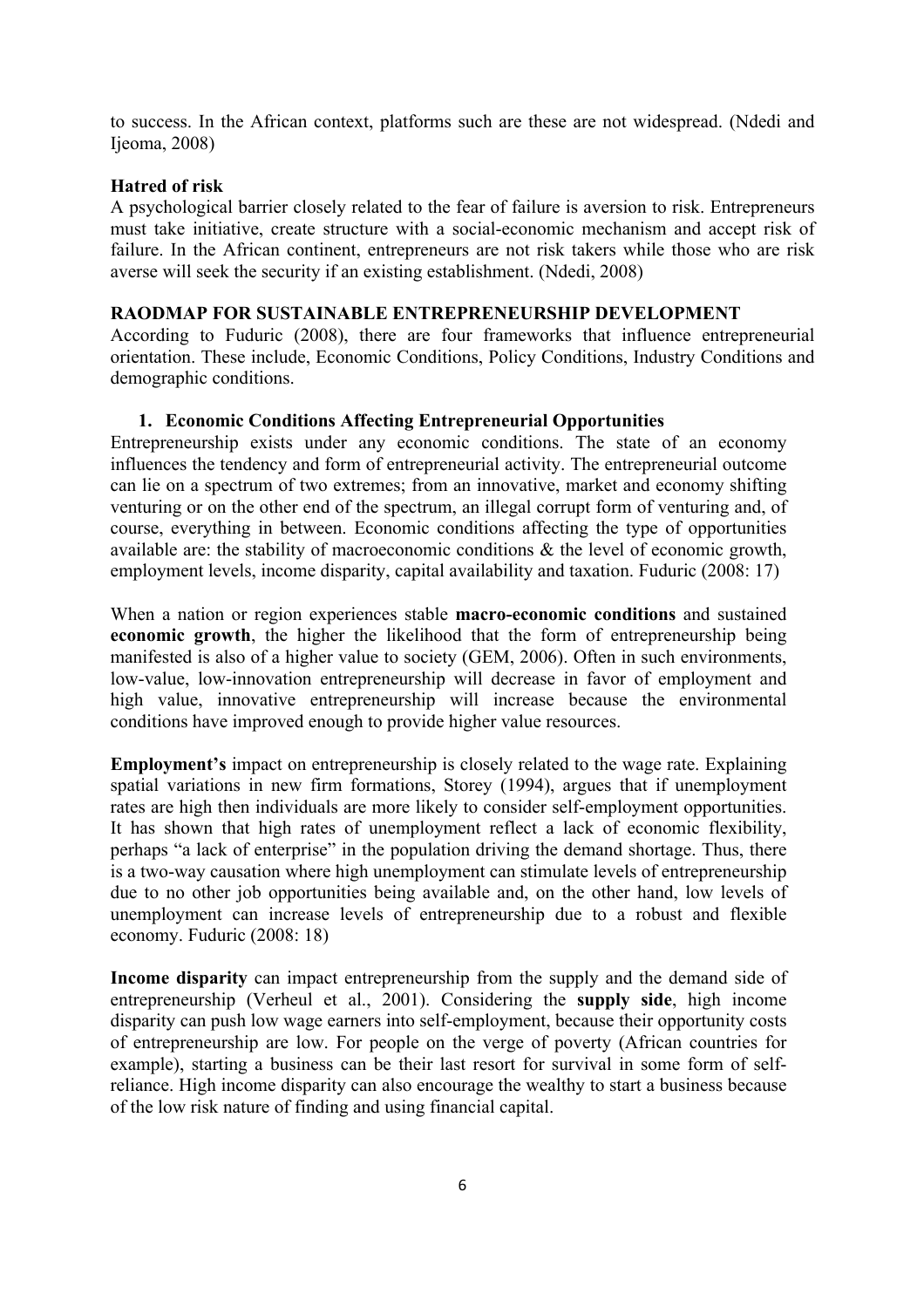On the **demand side**, high income disparity in a nation encourages a diverse nature of goods and services on the market. The wealthy seek basic need and luxury products while the poor focus on basic need, subsistence products. Bosma, Wennekers, de Wit, and Zwinkels (2000) found income disparity to have a positive influence on self-employment in a time-series study conducted in the Netherlands.

In fact, income disparity encourages entrepreneurship from the supply and demand perspectives. Yet, an increase in entrepreneurship continues to encourage income disparity due to the different forms of businesses being created by the wealthy and the poor. In a study conducted by the OECD there is empirical evidence which shows that there is more income inequality amongst the self-employed than amongst wage earners (OECD, 2000).

#### **2. Policy Conditions Affecting Entrepreneurial Opportunities**

The government has a multi-faceted role in encouraging entrepreneurship development. First, the quality of a nation's government can be assessed through how robust the nation's **rule of law** is as well as **private property rights**. These are the foundations needed for developing entrepreneurship. Second, governments have a market correcting role where they ideally intervene when markets fail. Market failure occurs when there is a high level of market concentration creating cartels or monopolies which sabotage competition, when resources concentrate in urban areas leaving peripheries impoverished, when information discrepancies exist, when markets are absent or dysfunctional, and in the privatization of collective goods (Storey, 1994). The government can influence whether competition remains unencumbered which leads to the efficient allocation of resources. They can do this by encouraging economic agents to act fairly in the distribution of income, payment of taxes, and the honoring of contracts. This subsection provides a short overview on the effects of macro-economic policy, licensing, bankruptcy, deregulation, resource policies, and industry-related policies on entrepreneurial opportunities. Fuduric (2008: 23),

## **Macro-Economic Policies**

Macro-economic policies are policies focusing on the economy as a whole and not directly influencing the level of business ownership. However, macro-economic policies have an important impact on the trading position of small firms. It provides a framework within which taxation, the labor market, regulation, social security and income policy affect small businesses (Storey, 1999). Researchers agree that because macro-economic policies can provide barriers or stimuli to small business development, they should be instituted with great care and foresight.

### **Regulation of Business Beginnings and Endings – Licensing & Bankruptcy**

The intensity of **business licensing** requirements will dictate when and how the entrepreneur will go about starting his/her business. It is important in this most unentrepreneurial phase to limit barriers and costs so that the entrepreneur can quickly establish himself in the market. Some potential costs and barriers are found in certifications, standardizations, financial capital outlays and procedural complexity.

Certain professions require a certain skill level or **certification** to be able to supply their product or service e.g. law, accountancy, and medicine. In addition, some fields require certain environmental and safety standards (e.g. architecture, engineering) set by the government. Another potential barrier for entrepreneurs is the level of financial capital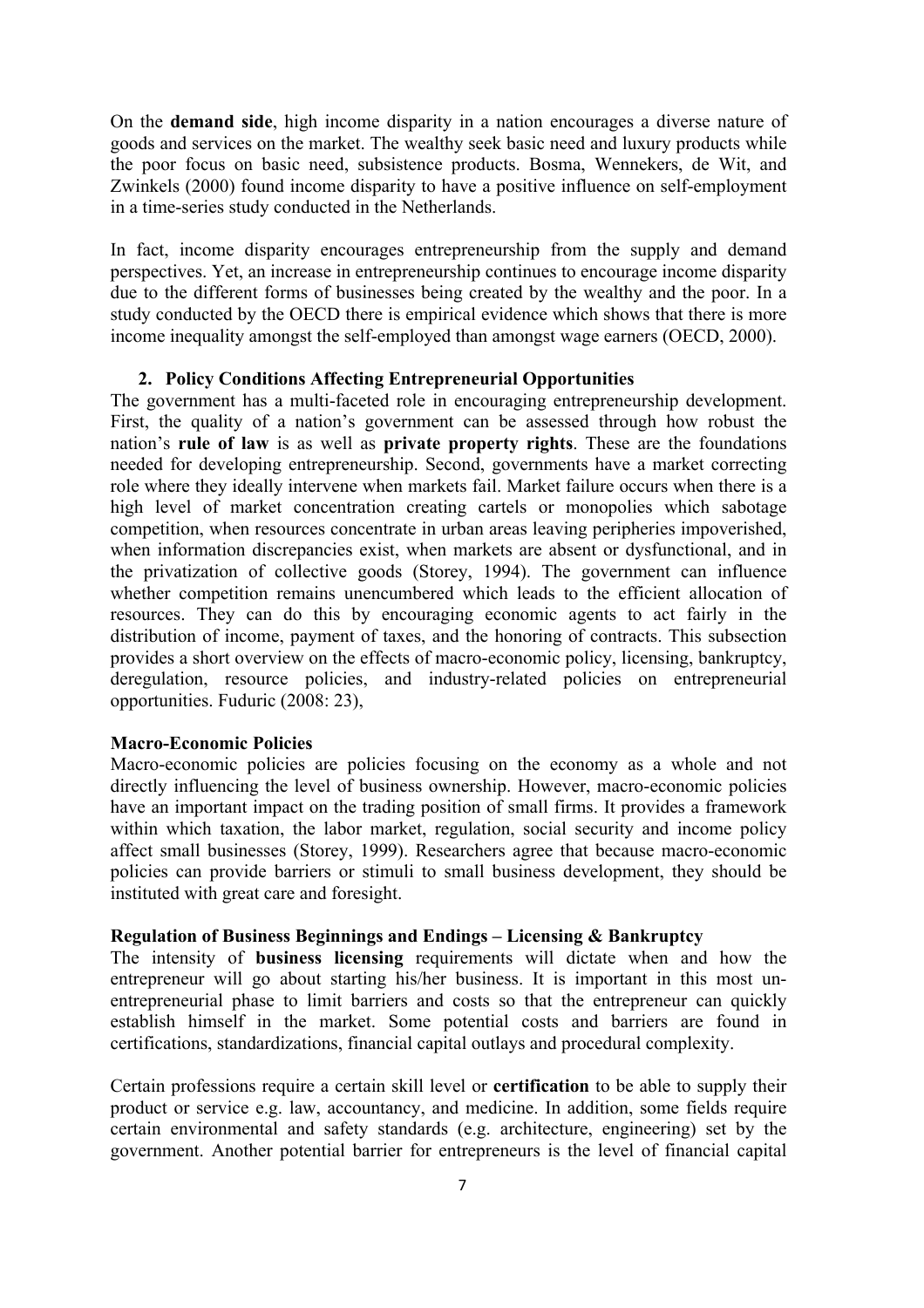needed to receive a business license. There is a large variance in national requirements for financial capital. The procedural complexity of the forms and approvals required can also be a source of aggravation and a barrier for the entrepreneur. Fuduric (2008: 24),

If the business start-up procedure is complicated and/or rigorous, it can have two effects. First, the costs can have the effect of putting too great a burden on the entrepreneur's willingness to take the risk of starting a new business. Second, start-up requirements can have a positive impact on the level of entrepreneurship in the long run because they can contribute to a higher quality of entrepreneurship and a higher business survival rate (Verheul et al., 2001).

Often seen in the most negative light, **bankruptcy** is a part of the entrepreneurial process and actually has some benefits. When an entrepreneur experiences failure, two things can occur. First, the experience is a source of learning and experience for the entrepreneur and for the entrepreneur's environment. Second, this learning functions as a signaling effect to the individual or other economic agents to either abandon this business idea or to use the new knowledge in different ways to tweak the idea and try again. Entrepreneurship can be discouraged if policies exist which severely restrict the ability of a firm to close or restructure (OECD, 2000). The government can help in this regard by regulating bankruptcies by using discharge clauses which free the debtor from his debt within a certain time frame. Other rescue possibilities include the postponement of debts and restructuring. In practice, the temporary debt moratorium is more frequently used than reorganization (EIM/ENSR, 1997).

### **Deregulation**

According to Storey (1999), deregulation has two aspects. First, it lifts administrative and legislative burdens that take time, energy and resources away from fundamental entrepreneurial activity. Second, it stimulates free markets which increase competition. A deregulated environment ensures that only the fittest businesses can remain in the market due to competitive pressures. Such an environment makes it possible for people to reallocate resources to new uses in ways that are more profitable or that redistribute wealth. Research has shown that deregulation of industries such as the telecommunications, utilities, railroad, and banking have created new industry structures, new products and markets, and have redefined they way profits can be made.<sup>1</sup> On a more macro level, the change from a communist/socialist system has been known to create more entrepreneurial opportunities (McMillan & Woodruff, 2002).

### **Resource Related Policies**

Government resource related policies stimulate small firm access to labor, financial capital and information/knowledge. Policies have the distinction of either improving the financial conditions of the firm or improving the operating efficiency of the firm (Storey, 1994). Financial oriented policies focus on reducing market imperfections and take the form of alternative capital markets. Often this is seen as direct payments of loans or grants to the firm or even as a form of venture capital. One problem with stimulating entrepreneurship in this way is that the wrong type of person may be attracted to such an offer. A person may become an entrepreneur because the funding is available not because their idea is marketable. Fuduric (2008: 29) Efficiency enhancing policies remedy

<sup>&</sup>lt;sup>1</sup> For examples of how political changes affected the deregulation of electric utilities see (Sine, Haveman, & Tolbert, 2001), and banking (Caroll & Hannan, 2000; Holmes & Schmitz, 2001).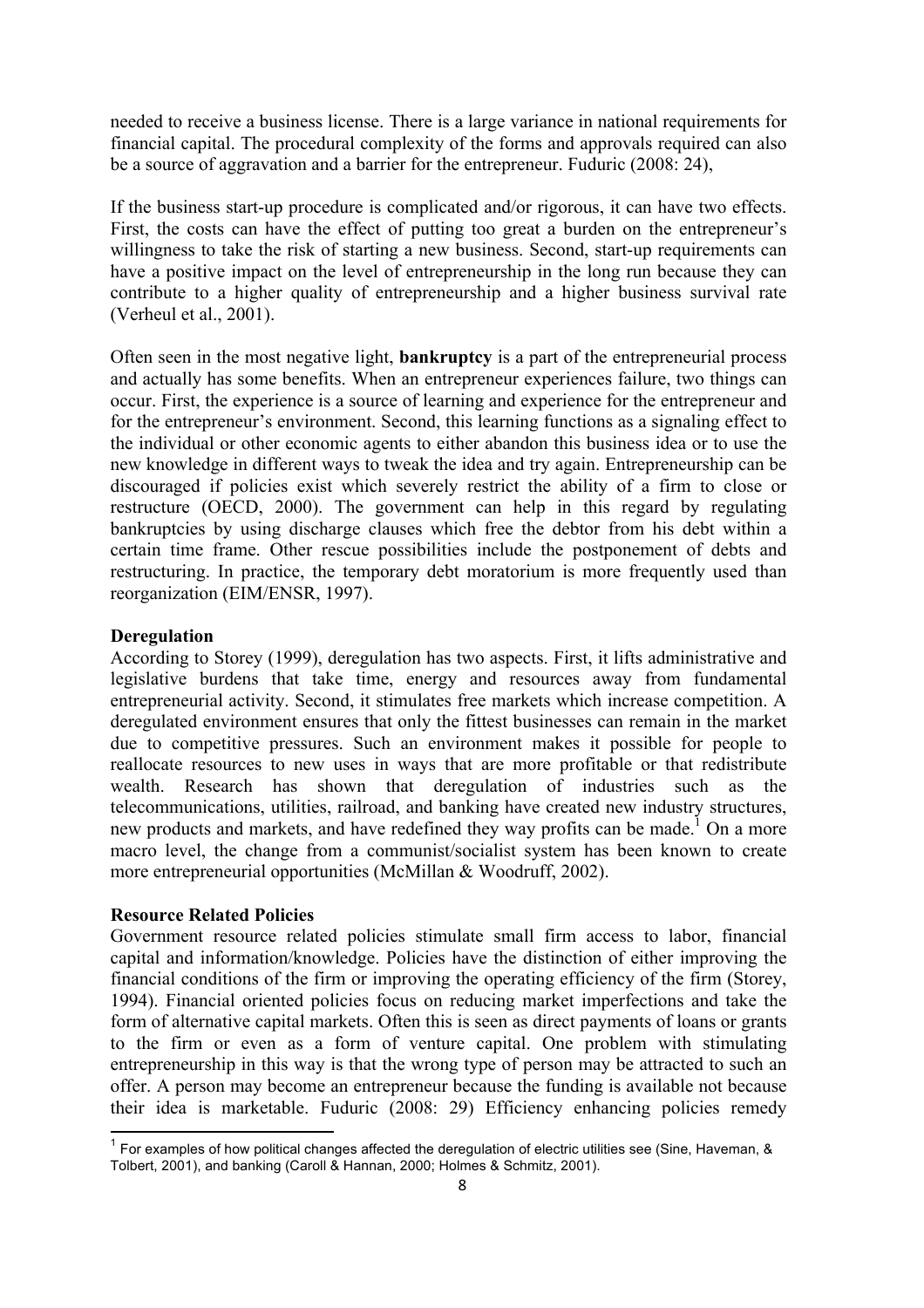information imperfections and often include business training, consultancy and counseling. Research has shown that government supplied entrepreneurial services help most in initiating and stabilizing a business but does very little for the growth of businesses (Bosma & Harding, 2006).

### **Sectoral Policies**

Instead of general policies that focus on the small business sector as a whole, policies can also target specific sectors, regions or groups. Some of these policies include different groups of people (women, young people, immigrants and the unemployed), different sectors of industry (IT, biotechnology, life sciences). And yet, some policies focus on encouraging entrepreneurial activity in different geographies in the hope of combating rural depression or urban decay. There are mixed results with sectoral policies (Storey, 1994). It seems that execution and efficiency are integral to carrying out these policies successfully.

#### **3. Industry Conditions Affecting Entrepreneurial Opportunities**

Certain conditions in industries encourage or discourage entrepreneurial opportunities. The following conditions affect entrepreneurial opportunities which include, knowledge, demand, structural conditions affect opportunities and how they affect them. Therefore, each condition will be examined in more detail.

#### **Knowledge Conditions**

R&D intensity and technological advancement creates opportunities for entrepreneurs because resources are allocated in different and potentially more productive ways. It enables the creation of new products which diversifies and intensifies demand (Casson, 1995). Technology that advances the way communication is undertaken and information exchanged aids in market-based coordination supporting the existence of small firms (Jovanovich, 1993). Research shows that the number of firms tends to rise in the early stages of a product's life (Carree, Audretsch, & Thurik, 2001; Klepper & Simons, 1994) Which in turn, proves why innovative, high technology businesses contribute the most to employment (Wong, Ho, & Autio, 2005).

A study undertaken by Klevorick, Levin, Nelson & Winter (1995) showed that technological change is a greater source of opportunity in some industries than others. They showed that industries with closer ties to the natural sciences have more entrepreneurial opportunities. They also showed that the source of opportunities differs across industries. In some industries, these opportunities lie outside of the value chain and are found in universities, government agencies, and research laboratories. In other industries, these opportunities lie within the value chain and include firms, their suppliers, and their customers. Technological advances can also have a negative effect on some forms of entrepreneurship. Fuduric (2008: 31) They can create barriers to entry due to high levels of investment and R&D costs.

#### **Demand Conditions**

Demand conditions conducive to entrepreneurial opportunities basically follow the tenet large markets, more opportunities. Also, growing markets are sources of excess demand. In expanding markets existing enterprises cannot keep up with new demand therefore creating holes for new entrants. In a segmented market, there are many niches to exploit,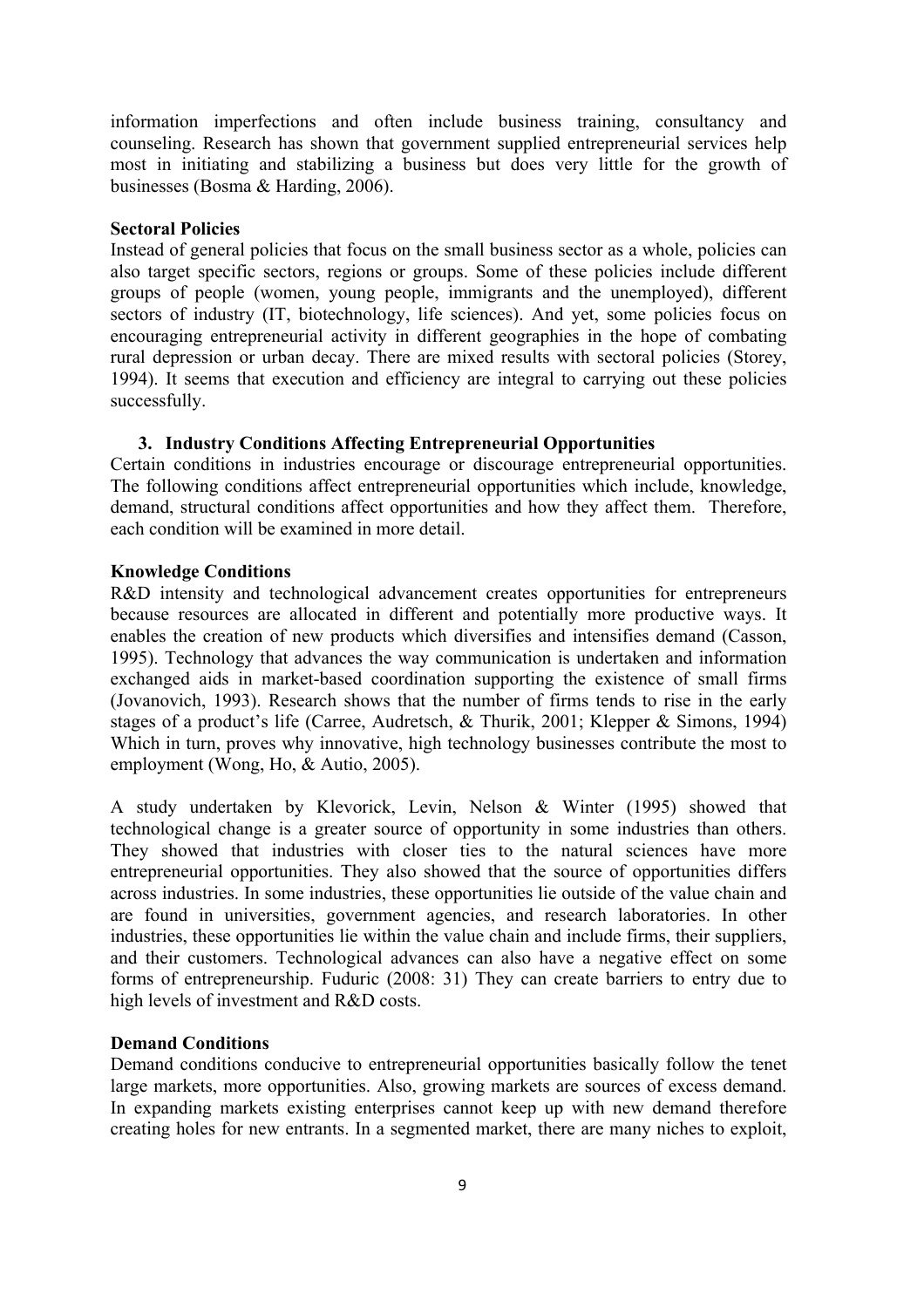the smaller the firm the faster they can take advantage of their reaction time to harness a part of the market that a larger, slower firm cannot. Fuduric (2008: 32),

## **Industry Structure**

An industry's structure either encourages or discourages new entrants. Three structures which encourage entrepreneurship are the service economy, outsourcing and spin- offs, and clusters (Verheul et al., 2001). The **service economy** supports a level of economic growth where small firms have many opportunities. They stem from needing little start up capital thus limiting barriers to entry. According to the EIM/ENSR report (1997) most western countries function within a predominate service economy which increase the likelihood of more entrepreneurial activity.

With the advent of the 1980's, large firms were returning to their core competencies and divesting themselves of products and services that were draining resources. This divestment of non-core businesses took the form of **spin-offs and outsourcing** creating ready-made businesses for the entrepreneurial minded. The era of returning to corecompetencies has been verified in Carlssen & Taymaz (1994) who show that a decrease in vertical integration and conglomeration since the 1970's has decreased the average size of firms and increased the number of new ventures.

The third industrial form that enables entrepreneurship is the phenomenon of clustering. **Clusters** have the characteristic that they are business relationships involving various levels of commitment between large enterprises and small businesses (Verheul et al., 2001). The firms are geographically agglomerated, characterized by high density business activity which exhibits cooperation and competition. It is common that they focus on one industrial activity (e.g. the fashion industry in northern Italy) and that small firms offer their expertise along the production process. The social networks between firms offer a framework for information exchange, support, and knowledge spillovers. This strengthens the position of small firms increasing the likelihood of their success. Fuduric (2008: 33), The older an industry is, the fewer opportunities there are for small firms. This occurs for several reasons. First, as an industry ages demand begins to level off and shift downward. Second, as an industry ages, the more likely existing firms can fulfill demand requirements. Third, the knowledge base of an industry tends to become more stable as firms move up the learning curve. They develop more efficient ways of developing products or services and serving markets.

If an industry exhibits the possibility of earning **high profit margins** then it also acts as an attraction for new entrants. **Lower input costs** encourage new firm creation because the risk of overextending financially is reduced. Researchers have shown that lower input costs impact the likelihood of new venture success (Audretsch & Mahmood, 1995; Reid, 1999). The sources of input costs are found in high initial **capital outlays and advertising intensity**. A **dominant design** in an industry creates economies of scale and tends to push out new entrants. Before a dominant design is generally accepted, an industry experiences many different forms of organization and product/service offerings which attract entrepreneurial ideas (Geroski, 1995).

## **4. Demographic and Cultural Conditions Influencing Entrepreneurial Opportunities**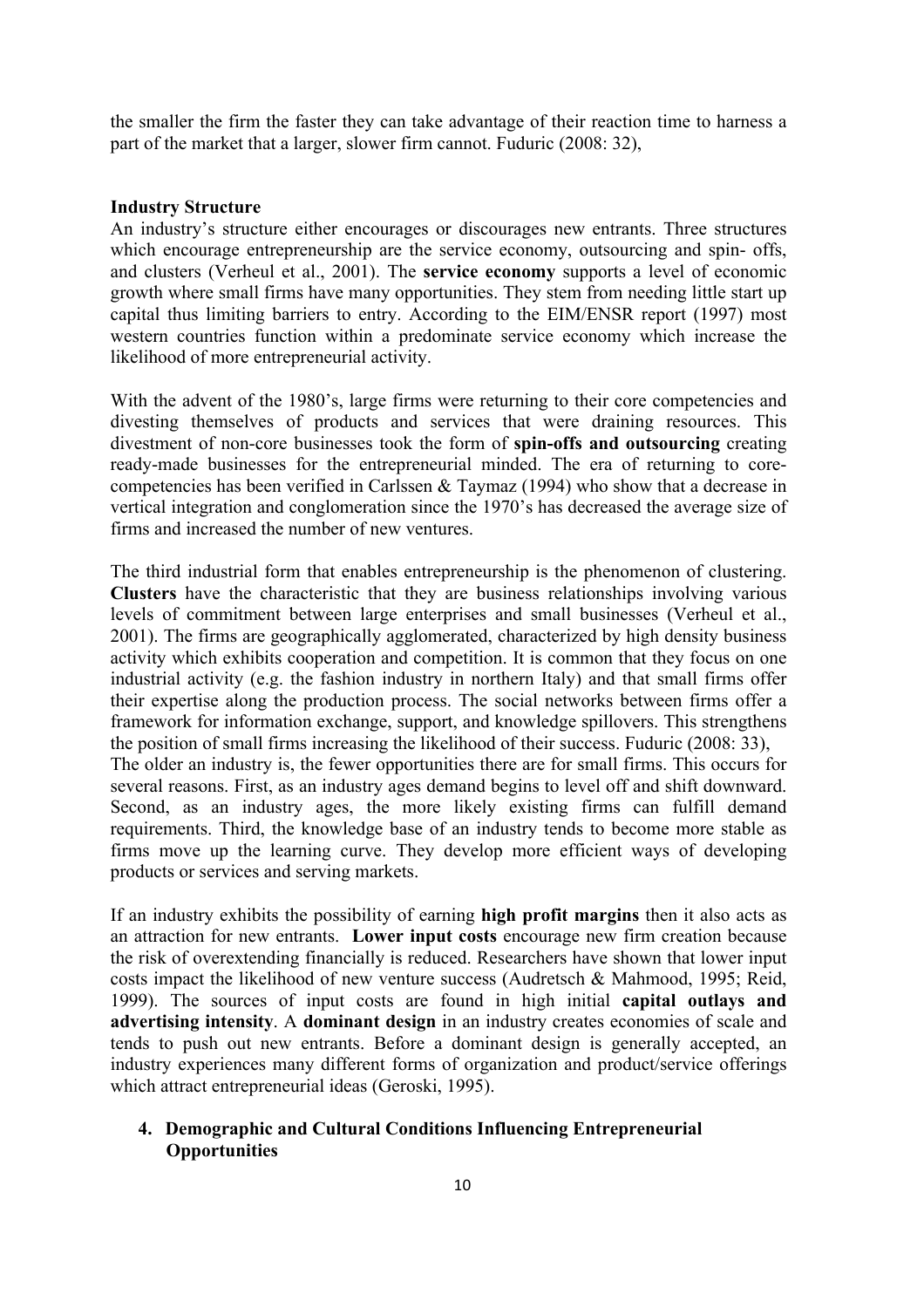This section explains demographic and cultural conditions influencing entrepreneurial opportunities.

| <b>Demographic &amp; Cultural Conditions</b> | <b>Effect on Opportunities</b>                                                         |
|----------------------------------------------|----------------------------------------------------------------------------------------|
| <b>DEMOGRAPHIC CONDITIONS</b>                |                                                                                        |
| Population Growth                            | Increases                                                                              |
| Population Density & Urbanization            | Increases                                                                              |
| Immigration & Population Mobility            | Increase/Decrease                                                                      |
| <b>Educational Infrastructure</b>            | Increase/Decrease                                                                      |
| <b>CULTURAL CONDITIONS</b>                   |                                                                                        |
| Social acceptance of entrepreneurship        | The more acceptance, the more<br>likely opportunities will be<br>exploited.            |
| Attitudes toward failure & bankruptcy        | The more negative the attitude, the<br>less likely opportunities will be<br>exploited. |
| Bureaucracy & Corruption                     | Decreases the opportunities<br>exploited by legitimate<br>entrepreneurs                |
| Tradition                                    | Increase/Decrease                                                                      |
| Social Capital                               | Increases due to cooperation, trust                                                    |
| Power Distance (PDI)                         | Depends on context                                                                     |
| Uncertainty Avoidance (UAI)                  | Depends on context                                                                     |
| Masculinity (MAS)                            | Depends on context                                                                     |
| Individualism (IDV)                          | Depends on context                                                                     |

## **Table: Demographic & Cultural Conditions Influencing Entrepreneurial Opportunities**

### **Demographic Conditions**

Certain demographic conditions affect whether entrepreneurship will take place and what kind of entrepreneurship takes place. These conditions include: population growth, population density & urbanization, immigration & population mobility, and the educational infrastructure.

### *Population Growth*

The population growth rate is a statistic that can have multiple meanings for enabling entrepreneurship. Countries experiencing population growth have a larger portion of entrepreneurs in their workforce than populations not experiencing growth (ILO, 1990). However, population changes have other indirect effects on entrepreneurship levels. First, if a nation is experiencing rising levels of immigration, levels of entrepreneurship tend to rise as well (Storey, 1994). Population growth has the tendency to put pressure on wages thus lowering the opportunity cost of starting a business (Verheul et al., 2001). This would make entrepreneurship a more attractive career option. Third, population growth has the effect of increasing demand for consumer goods which increases market opportunities for new products and services.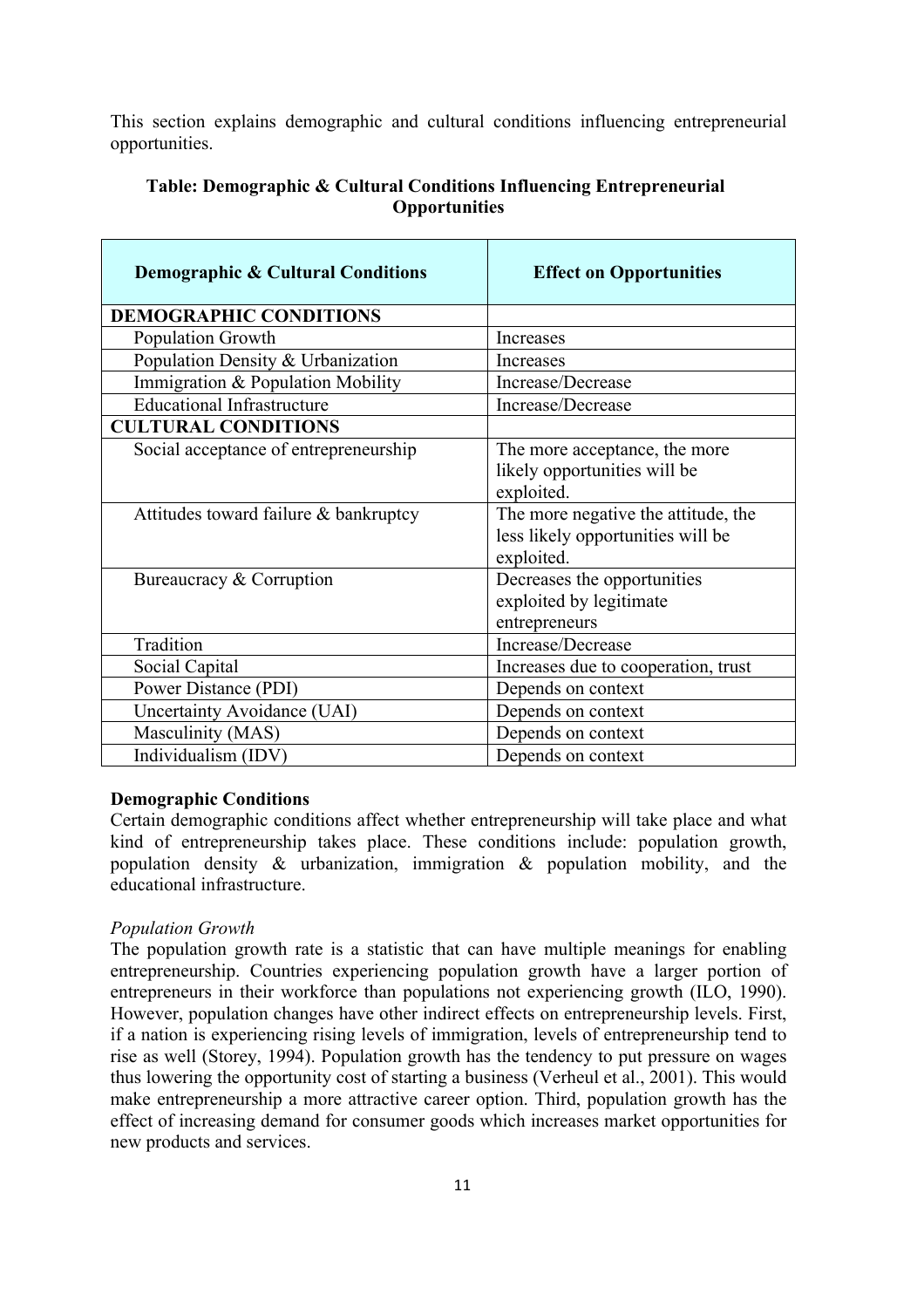### *Urbanization Rate and Population Density*

A healthy urban environment provides many benefits for entrepreneurship, especially a high growth, innovative, high technology form of entrepreneurship. The presence of universities and research centers fuels evolving technologies and promotes innovation as well as providing an economy with an educated workforce. The most desirable markets to conduct business in are those that have a high population density. The attractiveness lies in the diversity of demand in a relatively small geographic area which reduces communication and transportation costs. This mixture of trade, research, diversity, population density, high levels of education has a cumulative effect and attracts other businesses because of the benefits derived from cooperation, spillover effects and the signaling effect<sup>2</sup> (Audretsch & Fritsch, 2000).

Not all of the entrepreneurial opportunities in an urban area are of a tangible variety. According to Sarasvathy (2001), areas of large population density also provide intangible assets crucial for entrepreneurial activity such as having forums for informal gatherings (cafes, sport clubs, cultural venues, etc.), the existence of role models, and the potential to experience novel ideas. In contrast to dynamic urban environments, outlying regions (peripheries) have difficulties in attracting human and financial resources to support high growth entrepreneurship. However, with the advent of more sophisticated and less expensive information technology, the distance between the periphery and core is being reduced. Fuduric (2008: 17),

### *Immigration and Population Mobility*

Immigration can increase or decrease the level of entrepreneurship in a country depending on a host of factors. The immigrants' level of education and skills is a deciding factor if they will start a business or not. If they think that the work available in their host country somehow marginalizes their skills or self-esteem, they will be more likely to start a business. Of course, the environment of the host country is very important. If there are many legal and administrative barriers, it is less likely immigrants will take the opportunity of self-employment. Their lack of social, cultural and often language fluency can be a barrier to maneuvering through bureaucratic mazes (Clark & Drinkwater, 2000). Several pieces of empirical evidence support the argument that population mobility is a source of entrepreneurial opportunity. For example, Reynolds et al (1994) examined a cross regional variation in firm birth rates for the mid-1980's in France, Germany, Italy, Sweden, the United States, and the United Kingdom. They found that immigration to a region was positively correlated in five of the six nations. For other examples of population migration and positive correlations to entrepreneurship please see: (Pennings, 1982; Schell & David, 1981)

Immigrants tend to open businesses offering something to do with their prior knowledge, for example, supplying the immigrant community with restaurants, groceries and other supplies from their home countries. Often these ventures fail because of the quick saturation of a small market share (Clark & Drinkwater, 2000). The rate of starting new firms also differs with the cultural background of the immigrant. It has been noted in the United States that immigrants from Asia are far more likely to become entrepreneurs than immigrants from Africa.

 $2$  The signaling effect simply means that firms are attracted to an area because other firms seem to be successful.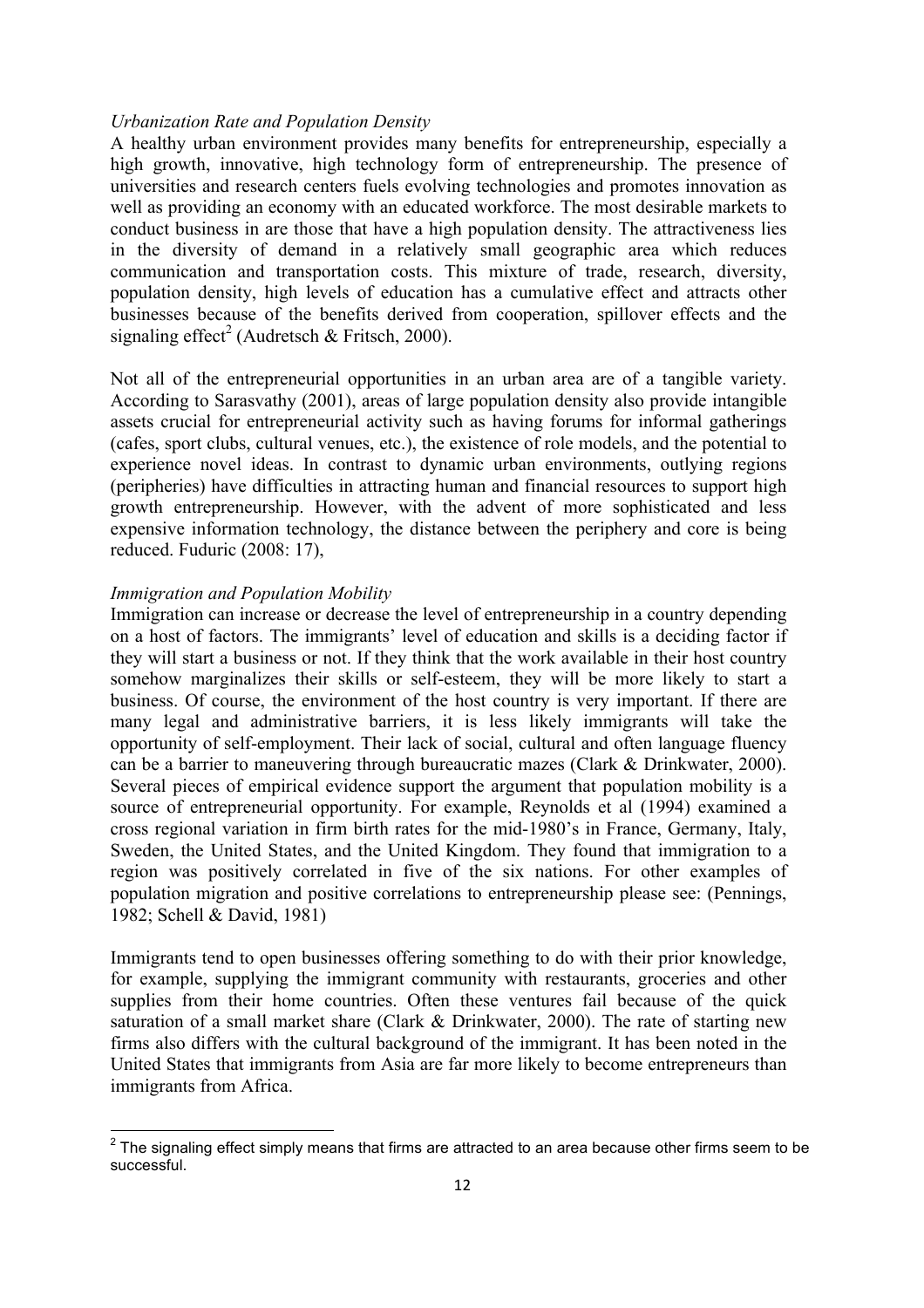#### *Educational Infrastructure*

The educational infrastructure can affect opportunity exploitation on two levels of analysis. On the first level, the educational infrastructure affects the form of entrepreneurship taking place. For example, the higher the level of education available in a society, the more likely that people are engaging in an innovative, robust form of entrepreneurship and vice versa, the lower the level of education available, the more likely that a lifestyle or subsistence form of entrepreneurship will take place. The level of education also affects how resources are viewed by the entrepreneur. It has been empirically proven that the lower the level of education, the less likely an entrepreneur will see the value of getting grants from government or non-government subsidized aid (Meccheri & Pellini, 2006).

Analyzing the role of education on another level, it has a direct and an indirect affect on opportunity exploitation. In a direct way, universities are one of society's breeding grounds for new technology, research and information/knowledge networks which are integral elements for new, innovative ventures (Bull & Winter, 1991; Pennings, 1982) In a more subtle way, educational institutions can be a source or barrier of opportunity because they set the rules as to how information and knowledge will be transferred (Aldrich & Wiedermayer, 1993). These rules form opinions and actions on whether trust can grow, if cooperation can take place, if creativity is valued and whether failure is managed without judgments. The presence of trust, creativity, cooperation and the ability to take risks and fail without being shamed are all aspects that can encourage the budding entrepreneur to explore new venture opportunities. These attributes on an educational level start leading us to the question of cultural factors on opportunity exploitation on a national level which is explored in the next section.

#### **Cultural Factors**

Geert Hofstede defines culture as "the collective programming of the mind which distinguishes the members of one human group from another." (Hofstede et al., 2004p. 21) Boyd and Richardson (1985) explain in more detail what "collective programming" involves by defining culture as "the transmission from one generation to the next via teaching and initiation of knowledge, values and other factors that influence behavior." Entrepreneurial action is not only defined by economics, politics, and industries but also by the diffuse cultural considerations taken from the above definitions, e.g: collective programming, transmission of knowledge, generational inheritance, teaching, initiation, values, and behavior. Davidsson (1995) identifies two views regarding the relationship between cultural values and entrepreneurial behavior. The first view is a culture's effects on the social legitimization of entrepreneurship. The second view involves the suitability of the aggregate psychological traits of a nation in supporting entrepreneurship.

The social legitimization view suggests that certain cultural factors are known to have a positive effect on entrepreneurial behavior and action. They include: social acceptance of business ownership, the social acceptance of business failure and bankruptcy, the reduction of bureaucracy and corruption (Etzioni, 1987). Other cultural factors like tradition and levels of social capital will also influence entrepreneurship levels. Another way to assess culture is through a nation's aggregate psychological traits using Hofstede's cultural indices (Hofstede, 1984) and assessing them against traits conducive for an entrepreneurial environment. The findings using the cultural indices turn out to be quite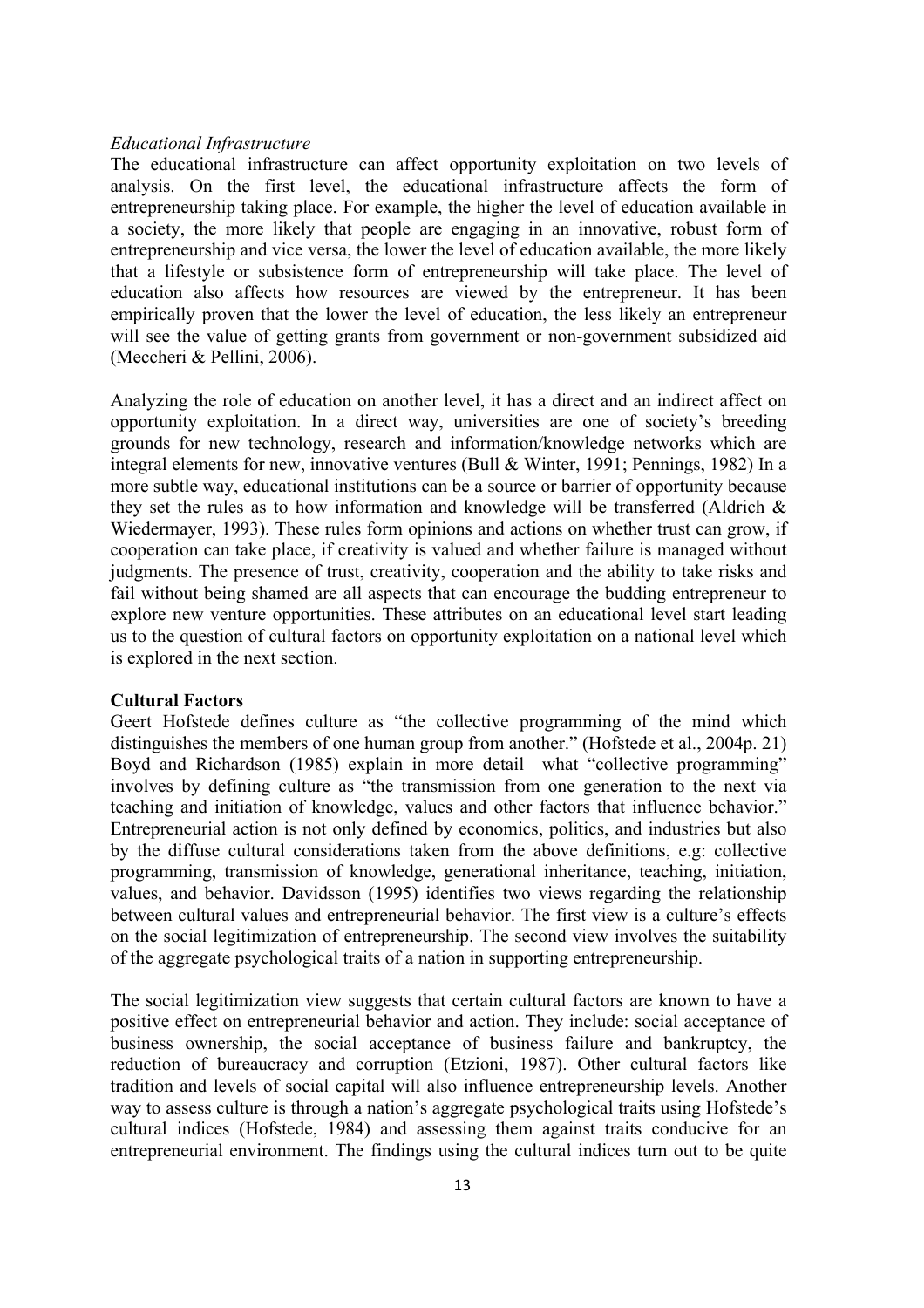contradictory. The indices considered are: Power Distance (PDI), Uncertainty Avoidance (UAI), Masculinity (MAS), Individualism (IDV) (Hofstede et al., 2004). The next section explores the effects of social legitimization including tradition and social capital as well as Hofstede's cultural indices on opportunity exploitation.

#### *Social Acceptance of Business Ownership*

It can be stated that the more socially acceptable entrepreneurial activities are, the more likely they are to occur. Blanchflower (2000) found this pattern by comparing nations. The author examined data from the International Social Survey which is a random sample of people in 23 nations in 1997 and 1998. He found overwhelming evidence of large national differences in the preference for self-employment and that such preferences were positively correlated with actual self employment. Other researchers came to the same conclusions. Swanson and Webster (1992) wanted to understand if cultural beliefs directly affect decisions to engage in opportunity exploitation. They found that negative attitudes toward entrepreneurs actually kept people from starting their own ventures in the Czech and Slovak Republics. On the other hand, perceptions of the high social status of entrepreneurs have had an encouraging effect on MBA's in the US to start their own businesses (Begley et al., 1997).

#### *Business Failure and Bankruptcy*

A non-financial consequence of bankruptcy is the social stigma which differs between countries. In the United States, failure is often seen as an unfortunate outcome of a "good try". Whereas in most European countries, bankruptcy is often seen as a personal failure (OECD, 1998). To stimulate risk-taking entrepreneurial activity, governments could influence societal views toward failed enterprises by providing certain safety nets to lessen risk aversion. A policy suggestion by Kirzner (1997) goes as far to say that governments should guarantee free entrepreneurial entry into any market where profit opportunities are perceived to exist but that an exit free of social stigma and financial burden should be safeguarded.

#### *Bureaucracy and Corruption*

In societies where bureaucracies and the judicial system are inefficient and corruption runs rampant, economic growth is hampered. Entrepreneurial action can and does take place in these settings but limits society's benefits from entrepreneurship. Corruption and bureaucratic inefficiencies lower private investment (Mauro 1995) which implies that fewer new ventures will be opened. When there is less private venturing then society is deprived of taxation income and the potential gains of higher employment.

#### *Cultural Beliefs and Tradition*

Cultural beliefs and tradition have either a positive or a negative effect on entrepreneurial action. Its positive effects can be in the form of providing a legacy. The legacy of living in or coming from an entrepreneurially active community (either in the larger sense or within a family unit) which displays positive attitudes towards entrepreneurship and provides entrepreneurial role-models increases the likelihood that entrepreneurship will be a respected activity. Attitudes embedded in traditions and culture that support entrepreneurship are the acceptability of using individual judgment, exhibiting reciprocity and withholding moral commitments which facilitates resource acquisition (Shane, 2003). Another positive aspect of tradition is linked to assets. Benneworth (2004) argues that tradition aids in anchoring local assets in a region serving as a resource for new firms.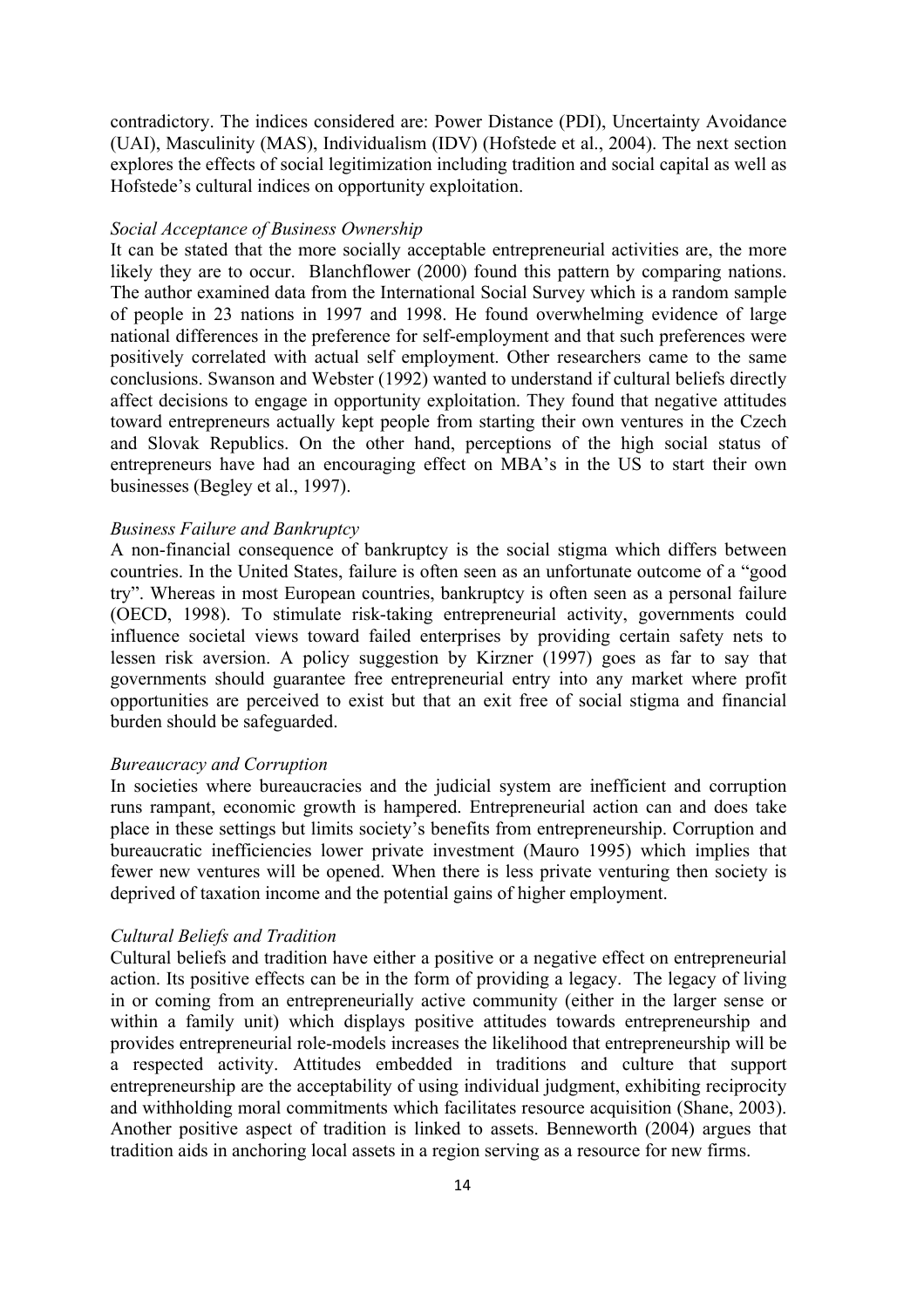Some empirical evidence of the negative effects of tradition shows that it can impede entrepreneurial action. A study has presented the view that certain cultures, specifically, Irish, African, Hispanic, and Polish, have less incidence of entrepreneurial behavior in the United States (Butler & Herring, 1991). Negative attitudes toward entrepreneurship in CEE has been triggered by historical Communist distrust of private ventures and the mismanagement of privatization schemes (Singer, 2007). Since entrepreneurship is a social construction, it will reflect the values, culture, and traditions of the nation or region in which it is enacted. Because its fluid characteristics depend on the resources of the people and the environment which engender it, entrepreneurship can have productive, unproductive and destructive tendencies (Baumol, 1990). Thus, entrepreneurs have the interesting task of oscillating between being the bearers of traditions they inherit and being the harbingers of the modern thought and actions.

#### *Social Capital*

Anderson and Jack (2002) credit the actual term "social capital" to Jacobs (1969) while Loury (1977) developed the individualistic and economic conception (Cooke & Wills, 1999). It is broadly defined as an asset that exists in social relations and networks (Bourdieau, 1986; Portes, 1998). In their literature review, Anderson and Jack (2002) have identified four research dimensions of social capital. The first is the structural dimension introduced by Granovetter (1985) with his delineation of strong and weak social ties, their characteristics and benefits. The second is the relational dimension which has been studied on the level of the individual (Belliveau, O'Reilly, & Wade, 1996), firms and societies (Cooke & Wills, 1999; Putnum, 2001; Uzzi, 1997) and of the nation (Fukuyama, 1995; Putnum, Leonardi, & Nanetti, 1993). The third is the cognitive dimension described as social capital being supported by shared values or norms of acceptable behavior (Nahapiet & Ghoshal, 1998). The fourth is what Leana & Van Buren (1999) describe as associability which is the skill to act socially with others and the willingness to subordinate personal desires to group objectives.

The features and benefits of social capital are far-reaching. It has been described as the glue that binds and the lubricant that eases economic relations (Anderson & Jack, 2002). Robert Putnum describes the benefits of social capital as giving rise to reciprocity, trust, and increased cooperation (Putnum, 2001). Flora (1998) notes that social capital activated in networks facilitates the co-ordination and co-operation of the network for mutual benefit. It may take the form of obligations arising within group membership (Bourdieau, 1986), or obtaining resources through the contacts within a network. These links can provide privileged information or access to resources or opportunities.

Social capital was originally seen as a relational resource which individuals use for development (Jacobs, 1969; Tsai & Ghoshal, 1998). A broader view considers social capital as a number of resources embedded in relationships (Burt, 2002). This notion of a resource fits neatly with the concept of entrepreneurial networks because although entrepreneurship is a creative process it operates within constrained parameters (Anderson & Jack, 2002). The constrained parameters will determine how much information, explicit and implicit knowledge and access to physical resources the entrepreneur has. Fafchamp & Minten (1999) confirmed in their study that the social capital mined from networks is essential for firm growth. They conclude that smart entrepreneurs accumulate it in the same way they do physical resources. Social capital arises not as a by-product of their social interaction but as an investment in them.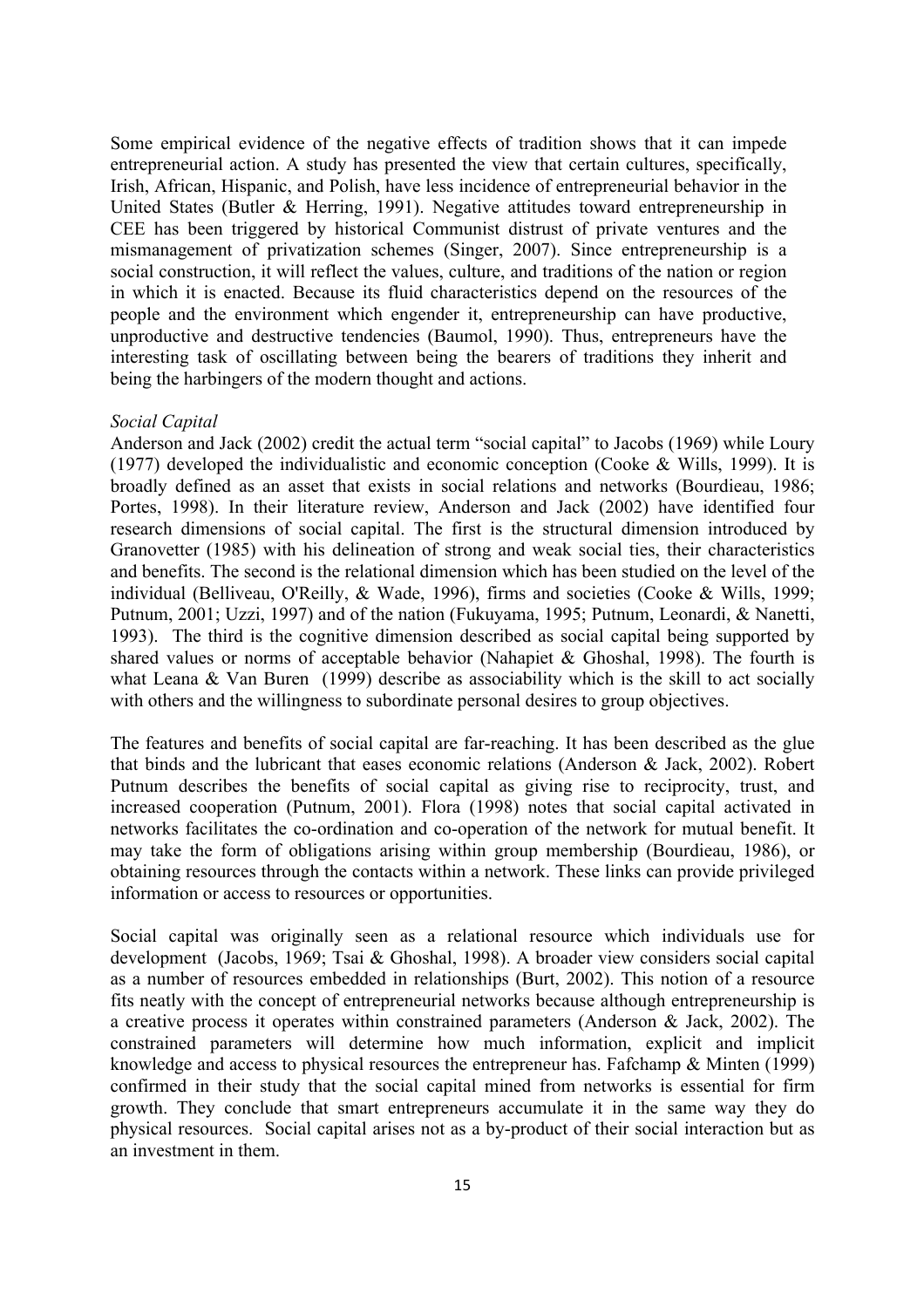Anderson & Jack (2002) found that the formation of social capital among entrepreneurs emphasized *process* rather than outcomes. In other words, entrepreneurs develop social capital more in terms of "building potential rather than harvesting benefits" (Anderson & Jack 2002). A social capital building or networking etiquette was isolated where no one entrepreneur could dominate nor appear to be self-seeking. Their interactions were iterative and mutual processes. Anderson  $\&$  Jack (2002) found that the far reaching networks arising from social capital make the entrepreneurial organization broader than the entrepreneurial business per se. This in itself gives the entrepreneur access to resources he would otherwise not have if left to operate in an isolated way. This refutes the image we often have of the entrepreneur as a lonely figure. Instead, he is a highly social being and the more competent he is socially, the more resources he has at his disposal.

#### *Hofstede's Cultural Indices Effects on Entrepreneurship*

Four studies by different authors have come up with contradictory evidence as to how entrepreneurship is affected by Hofstede's cultural indices. When understanding how culture affects inventions in a society, Shane (1992) found that when comparing countries, low PDI (power distance) and high IDV (individualism) are responsible for more inventiveness. In another study, Shane (1993) examines culture and innovation (number of patents) and found that having a weak UAI (uncertainty avoidance) has the strongest influence on innovation, even greater than per capita income. Another outcome of this study was that low PDI and high IDV are related to innovation though by a lesser extent than UAI.

In a direct contradiction to Shane's results, McGrath, MacMillan & Scheinberg (1992) compare entrepreneurs and non-entrepreneurs in eight countries. They found that the entrepreneurs had higher levels of PDI, higher levels of IDV, and MAS (masculinity). They scored low on UAI. The power distance index contradicts Shane's findings. A reason for this may have been that one study compared countries and the other compared entrepreneurs to non-entrepreneurs. Comparing countries, Baum et al (1993) hypothesized that not high, but low, individualism may stimulate entrepreneurship. Their argument states that in an individualistic society organizational structures are better adapted in dealing with people with individualistic characteristics. Thus, less individualistic societies push people with entrepreneurial needs into self employment because of their dissatisfaction with the status quo. Acs, Audretsch & Evans (1994) in Hofstede et al (2004) empirically examine culture and self-employment at the level of nations. They found similar results to Baum's where higher levels of UAI and decreased levels of IDV are related to higher levels of entrepreneurship.

As mentioned before, a dissatisfaction of mainstream corporate cultures which are usually reflected in society could give rise to more self-employment. Other more micro level dissatisfaction claims have been confirmed in several studies. Hofstede et al (2004) and Brockhaus (1982) have shown that dissatisfaction is often embedded in several dimensions of job satisfaction, more specifically with: the work itself, with management, and with promotion opportunities. Hofstede et al (2004) have found that where there is a larger dissatisfaction with society and life in general, there are higher levels of entrepreneurship. They also found that countries with higher levels of entrepreneurship have larger power distances, more competitiveness, more corruption, lower levels of female labor participation and more poverty. At the same time the people in these countries are often dissatisfied with society and life in general (Hofstede et al., 2004). This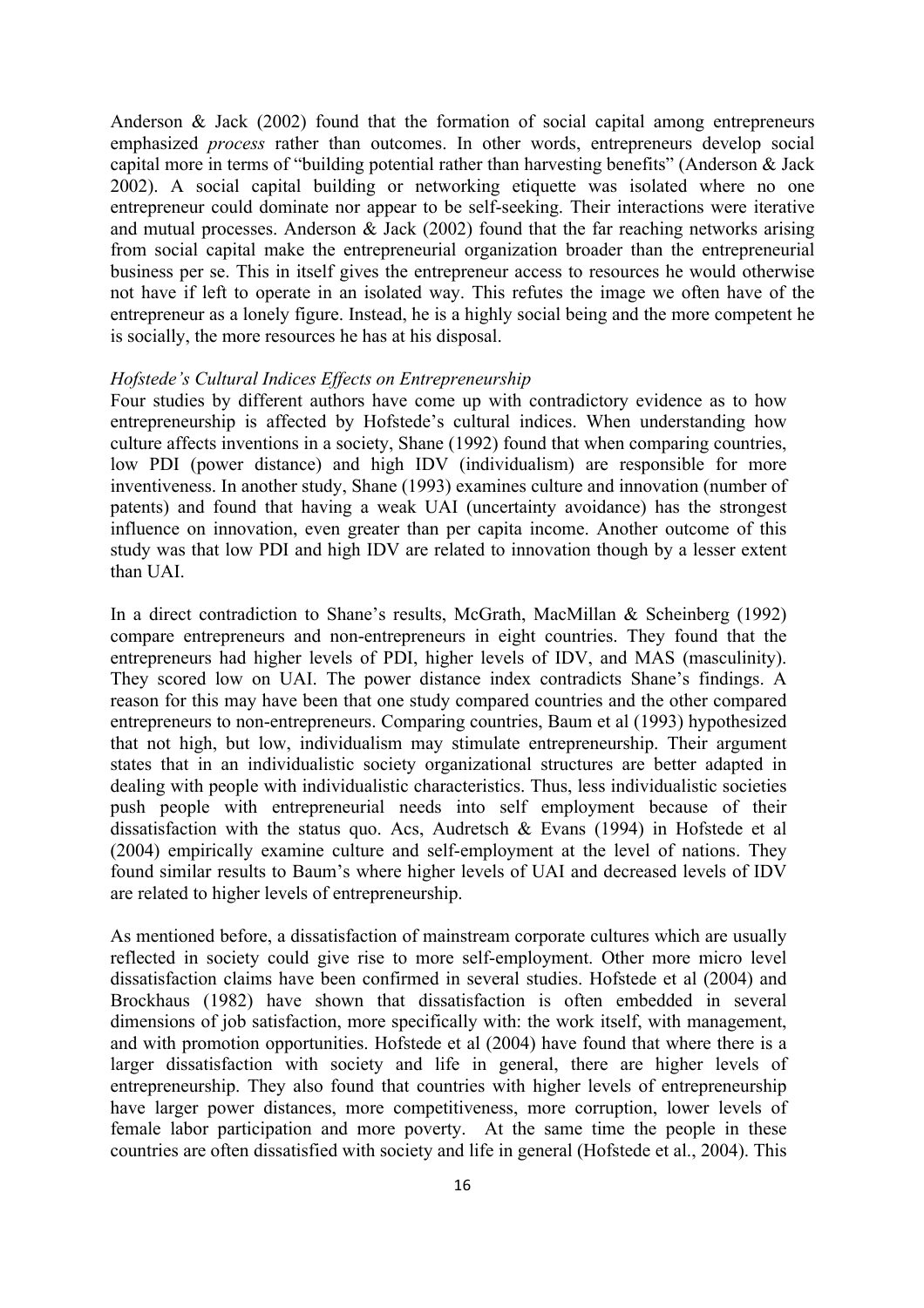is not very surprising since less innovative, more common forms of entrepreneurship take root in these settings. These circumstances encourage a high incidence of small-scale, non-novel self-employment. As countries gain in prosperity, dissatisfaction seems to diminish. The result is a definite decline in the level of entrepreneurship (Hofstede et al., 2004).

Even though Hofstede and his colleagues did not control for different forms of entrepreneurship, one can deduce that as the general level of entrepreneurship declines, the quality of entrepreneurship increases. In other words, forms of entrepreneurship emerge which positively influence the employment rate and national/regional output. This happens when countries become fully industrialized and a service economy sets in, information technology and differentiation of markets create dis-economies of scale and invite new, innovative forms of entrepreneurship. Thus, evaluating whether entrepreneurial activity should be encouraged or discouraged depends on the opportunities made available by economic, political, industrial and cultural forces and how these opportunities interact with the profit-seeking behavior of the entrepreneur and the societal benefits derived from his actions.

A highly complex interaction was laid out in the previous two sections where individual and environmental factors influenced the discovery and exploitation of opportunities. It has been my goal to highlight the many different factors and yet to harness them to create a framework from which we can observe the changing face of entrepreneurship. This framework now comes together in the conclusion.

### **CONCLUSION**

This paper has addressed the issue of effective implementation of entrepreneurship at the bottom of the African pyramid. A set of measures as frameworks have been developed, even if they cannot be seen as panaceas of all the ills and employment problems facing the African continent. Relying on the above frameworks, we learn that from an individual perspective, strengthening individual resources not only strengthens the capabilities of a society but also encourages more lasting forms of entrepreneurship (Shane, 2008). For example, on the individual level, increasing the opportunity to have an education (the higher the better), connect with other entrepreneurs, having had entrepreneurial rolemodels, having many different career experiences with a deepened knowledge of one industry and having had start-up experience influences the volume and success of new venture creation. Personal capability factors are strengthened by psychological factors such as extroversion, need for achievement, risk-taking, desire for independence, locus of control, self-efficacy, overconfidence, and intuition.

Examining the individual without considering his environmental context is an incomplete intellectual exercise. Therefore, the framework breaks down the environmental context into economic, political, industrial, demographic and cultural conditions. Some of the conditions supporting entrepreneurial opportunity discovery and exploitation are, for example, economic stability with a transparent rule of law as integral aspects of robust entrepreneurial action. Industry conditions that have a high level of R&D intensity or are service oriented tend to be breeding grounds for entrepreneurial endeavors. Demographic conditions like high population density and urbanization tend to support resource collection, the availability of diverse information and knowledge, and larger networks with more structural holes. Cultural conditions with more acceptance of risk taking behavior and failure tend to have more entrepreneurs.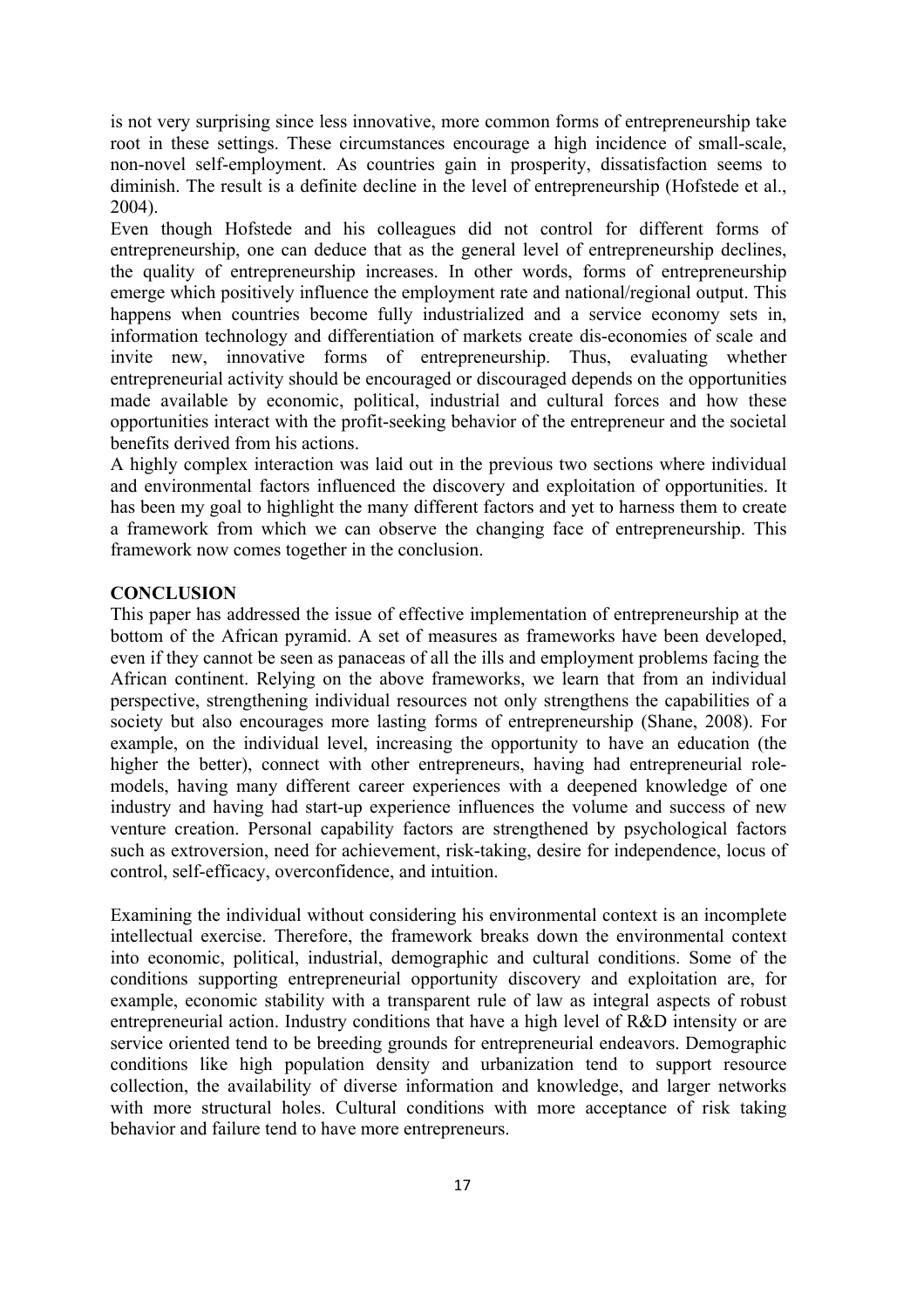#### **REFERENCES**

Acs, Z.J. and C. Armington (2004), "Employment Growth and Entrepreneurial Activity in Cities," *Regional Studies* 38, pp.911-927.

Anderson, A. R., & Jack, S. L. (2002). The Articulation of Social Capital in Entrepreneurial Networks: A Glue or a Lubricant? *Entrepreneurship & Regional Development, 14*, 193-210.

Audretsch, D.B. and M. Keilbach (2008), "Resolving The Knowledge Paradox: Knowledge-Spillover Entrepreneurship and Economic Growth," *Research Policy* 37, pp.1697-1705.

Audretsch, D.B., W. Bonte and M. Keilbach (2008), "Entrepreneurship Capital and Its Impact on Knowledge Diffusion and Economic Performance," *Journal of Business Venturing* 23, pp.687-698.

Audretsch, D.B., M.C. Keilbach and E.E. Lehmann (2006), *Entrepreneurship and Economic Growth*, New York: Oxford University Press.

Baumol, W. (1990). Entrepreneurship: Productive, Unproductive, and Destructive. *Journal of Political Economy, 98*(5).

Begley, T., & Boyd, D. (1987). A Comparison of Entrepreneurs and Managers of Small Business Firms. *Journal of Management, 13*, 99-108.

- Begley, T., Wee-Liang, T., Larasati, A., Rab, A., Zamora, E., & Nanayakkura, G. (1997). The relationship between socio-cultural dimensions and interest in starting a business: A multi-country study. In P. Reynolds, W. Bygrave, N. Carter, P. Davidson, W. Gartner, C. Mason & P. McDougall (Eds.), *Frontiers of Entrepreneurship Research* (pp. 156- 182). Babson Park, US: Babson College.
- Belliveau, M., O'Reilly, C., & Wade, J. (1996). Social capital at the top: Effects of social similarity and status on CEO compensation. *Academy of Management Journal, 39*, 1568-1593.
- Brockhaus, R. (1982). The Psychology of the Entrepreneur. In C. Kent, D. Sexton & K. H. Vesper (Eds.), *Encyclopedia of Entrepreneurship*. Englewood Cliffs, NJ: Prentice-Hall.
- Butler, J., & Herring, C. (1991). Ethnicity and Entrepreneurship in America: Toward an explanation of racial and ethnic group variations in self-employment. *Sociological Perspectives, 34*(1), 79-95.
- Carlsson, B., & Taymaz, E. (1994). Flexible Technology and Industrial Structure in the U.S. *Small Business Economics, 6*(3), 193-209.
- Caroll, G., & Hannan, M. (2000). *The Demography of Corporations and Industries*. Princeton, NJ: Princeton University Press.
- Carree, M., Audretsch, D., & Thurik, R. (2001). Innovation, Market Structure and Firm Size. *Review of Economics and Statistics*, 567-575.
- Casson, M. (1982). *The Entrepreneur*. Oxford: Martin Robertson.
- Casson, M. (1995). *Entrepreneurship and Business Culture*. Cheltenham, UK: Edward Elgar.
- Casson, M., & Wadeson, N. (2007). The Discovery of Opportunities: Extending the economic theory of the entrepreneur. *Small Business Economics, 28*, 285-300.
- Chen, C., Greene, P., & Crick, A. (1998). Does entrepreneurial self-efficacy distinguish entrepreneurs from managers? *Journal of Business Venturing, 13*(4), 295-316.

Christensen, P., & Peterson, R. (1990). *Opportunity Identification: Mapping the source of New Venture Ideas*. Paper presented at the Babson Entrepreneurship Research Conference.

Clark, K., & Drinkwater, S. (2000). Pushed out or pulled in? Self-employment among ethnic minorities in England and Wales. *Labour Economics, 7*, 603-628.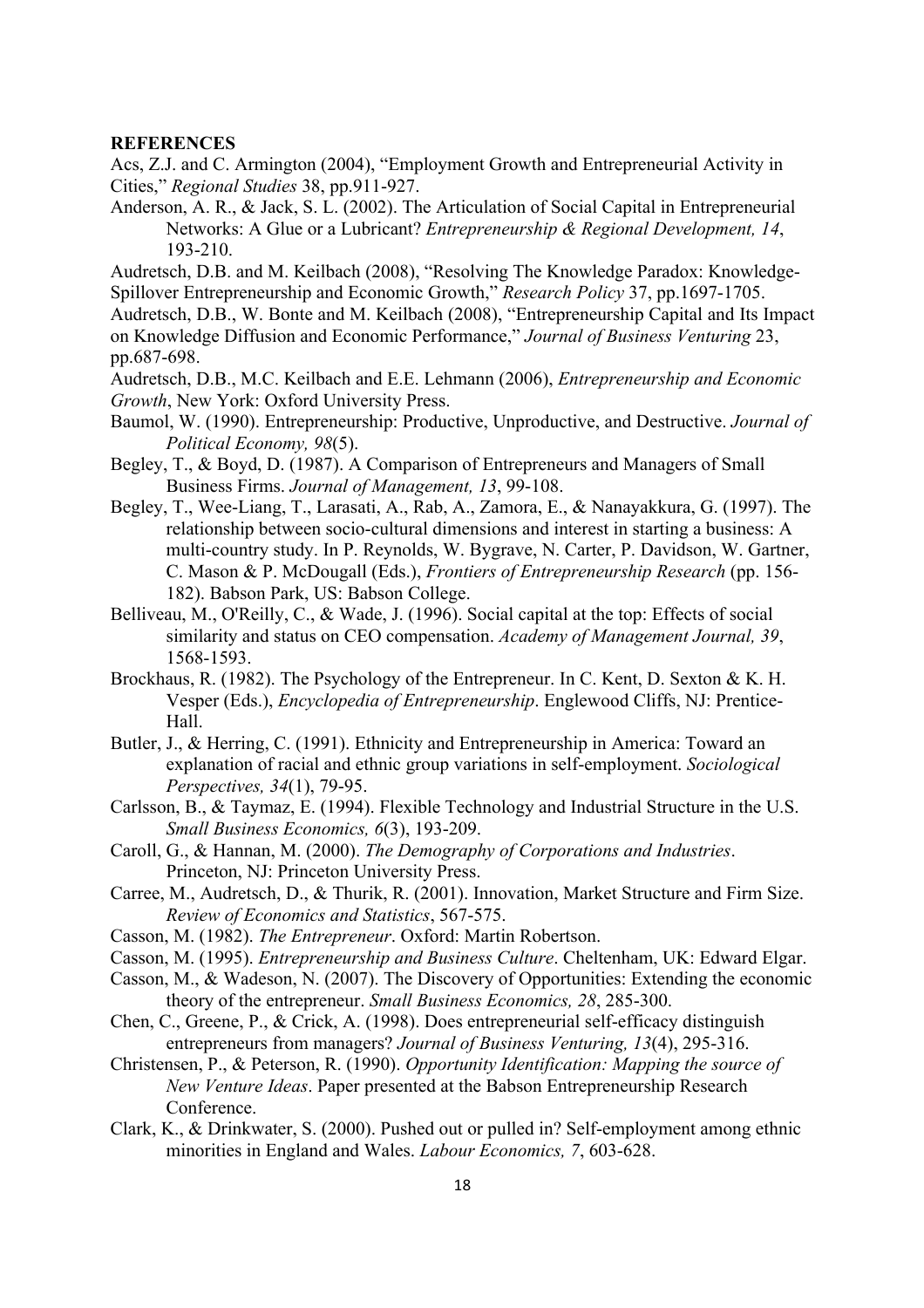- Cohen, W., & Levinthal, D. (1990). Absorptive capacity: A new perspective on learning and innovation. *Administrative Science Quarterly, 35*(1), 128-153.
- Drucker, P. (1985). *Innovation and Entrepreneurship: Practice and Principles*. New York: Harper and Row.
- EIM/ENSR. (1997). *The European Observatory for SME's*. Zoetemeer: EIM Business and Policy Research.
- Etzioni, A. (1987). Entrepreneurship, adaptation, and legitimation: A macro-behavioural perspective. *Journal of Economic Behavior and Organization, 8*, 175-189.
- Evans, D. S., & Jovanovich, B. (1989). An Estimated Model of Entrepreneurial Choice under Liquidity Constraints. *Journal of Political Economy, 97*(4), 808-827.
- Evans, D. S., & Leighton, L. S. (1989). Some empirical aspects of entrepreneurship. *American Economic Review, 79*, 519-535.
- Fafchamps, M., & Minten, B. (1999). Relationships and Traders in Madagascar. *Journal of Development Studies, 35*(6), 1-35.
- Flora, J. L. (1998). Social Capital and Communities of Place. *Rural Sociology, 63*, 481-506.
- Freeman, J. (1982). Organizational Lifecycles and Natural Selection Processes. *Research in Organizational Behavior, 4*, 1-32.
- Fuduric, N. (2008). Individuals & Opportunities: A resource-based and institutional view of entrepreneurship. *Aalborg University, PhD Thesis*.
- Fukuyama, F. (1995). *Trust: The social virtues and the creation of prosperity*. New York: Simon and Schuster.
- Gaglio, C. M., & Katz, J. (2001). The Pyschological Basis of Opportunity Identification: Entrepreneurial Alertness. *Small Business Economics, 16*, 95-111.
- Gartner, W. B. (1988). "Who is an Entrepreneur?" is the wrong question. *American Small Business Journal, Spring*, 11-31.
- GEM. (2006). *Summary Results*.
- Geroski, P. (1995). What do we know about entry? *International Journal of Industrial Organization, 13*, 421-440.
- Granovetter, M. (1985). Economic action, social structures and embeddedness. *American Journal of Sociology, 91*, 481-510.
- Hills, G. R., Shrader, R., & Lumpkin, T. (1999). *Opportunity Recognition as a Creative Process*. Babson Park, US: Babson College.
- Hofstede, G. (1984). *Culture's Consequences: International differences in work-related values*. Newbury Park: Sage Publications.
- Hofstede, G., Nooderhaven, N., Thurik, R., Uhlaner, L., Wennekers, A., & Wildeman, R. (2004). Culture's Role in Entrepreneurship: Self Employment out of Dissatisfaction [Electronic Version].
- ILO. (1990). *The Promotion of Self-Employment*. Geneva: International Labor Organization  $(II<sub>O</sub>)$ .
- Ireland, R., Hitt, M., & et.al. (2001). Integrating entrepreneurship and strategic management thinking to create firm wealth. *Academy of Management Executive, 15*, 49-63.
- Jacobs, J. (1969). *The Economy of Cities*. New York: Vintage.
- Jovanovich, B. (1993). *The Diversification of Production*. New York: Starr Center for Applied Economics.
- Kaish, S., & Gilad, B. (1991). Characteristics of opportunities search of entrepreneurs versus executives: Sources, interests, general alertness. *Journal of Business Venturing, 6*(1), 45-61.
- Katz, J., & Gartner, W. (1988). Properties of Emerging Organizations. *Academy of Management Review, 13*(3), 429-441.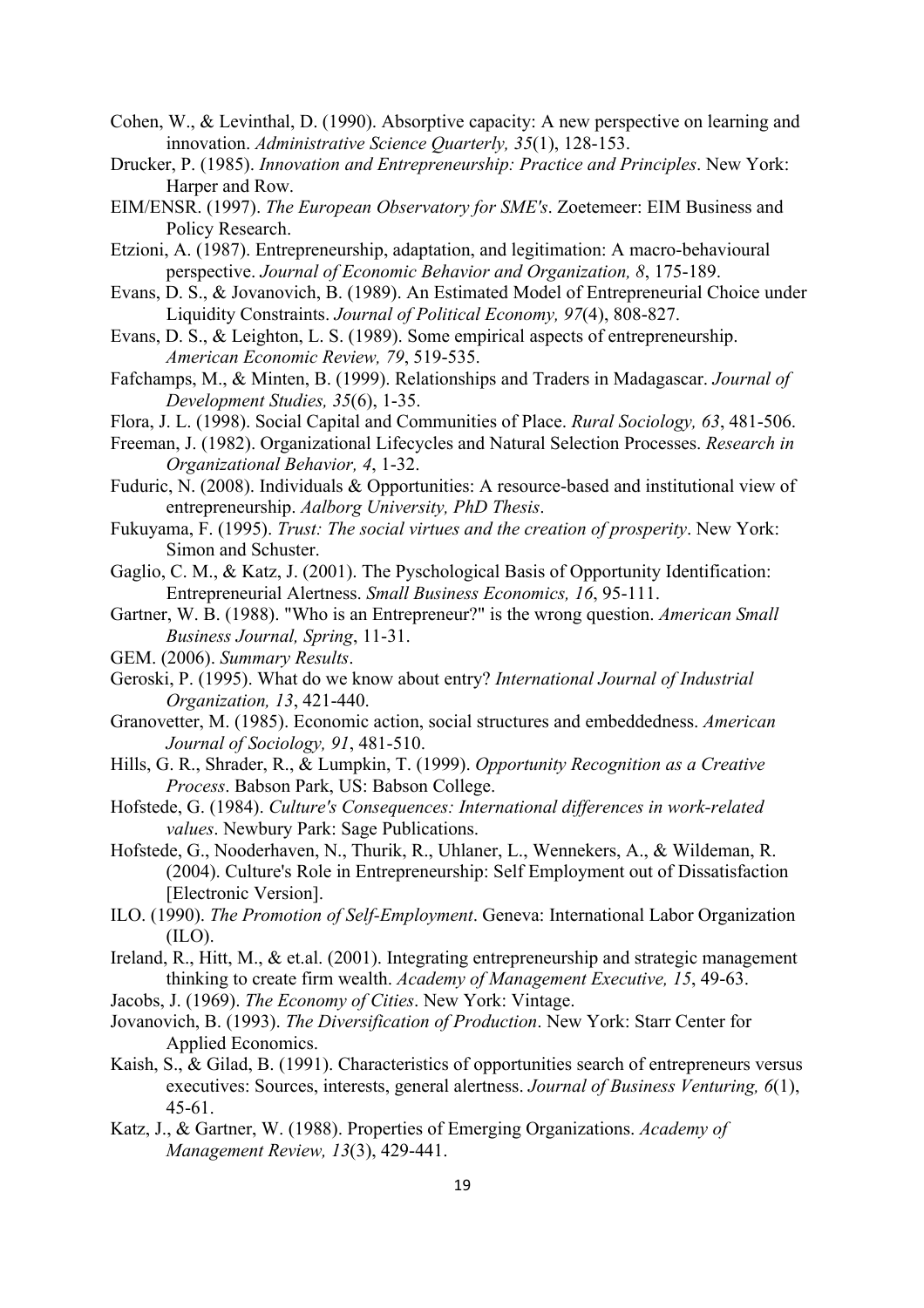Kirzner, I. (1973). *Competition and Entrepreneurship*. Chicago, IL, US: University of Chicago Press.

Kirzner, I. (1985). *Discovery and the Capitalist Process*. Chicago, IL, US: University of Chicago Press.

Kirzner, I. M. (1997). Entrepreneurial Discovery and the Competitive Market Process: An Austrian Approach. *Journal of Economic Literature, 35*, 60-85.

Klepper, S., & Simons, K. (1994). *Technological Change and Industry Shake-Outs*. Paper presented at the Third Global Workshop on Small Business Economics.

Klepper, S., & Sleeper, S. (2001). Entry by Spinoffs. Carnegie Mellon University, US.

Klevorick, A., Levin, R., Nelson, R., & Winter, S. (1995). On the sources of significance of inter-industry differences in technological opportunities. *Research Policy, 24*, 185- 205.

Li, H., Z. Yang, X. Yao, H. Zhang and J. Zhang (2012), "Entrepreneurship, Private Economy and Growth: Evidence from China," *China Economic Review* 23, pp.948-961.

Institute and International Finance Corporation. 2007. The next four billion.

Makamba. 2015. Barriers to African entrepreneurship and how to overcome them. Available at: http://makambaonline.com/index.php/2015/12/22/barriers-to-african-entrepreneurship-andhow-to-overcome-them/#.WeY1CLln6So. Accessed on the 10<sup>th</sup> October 2017.

Nahapiet, J., & Ghoshal, S. (1998). Social Capital, Intellectual Capital and the Organizational Advantage. *Academy of Management Review, 23*, 242-267.

Ndedi, Alain . 2016. Can the Bottom of the Pyramid Entrepreneurship Be Seen as a Panacea for Poverty Alleviation in Cameroon? Available at: https://ssrn.com/abstract=2797548. Accessed on October  $10^{th}$  2017.

Alain A. Ndedi, (2013) "Challenges and perspectives facing the development of entrepreneurship education and training in South Africa", World Journal of Entrepreneurship, Management and Sustainable Development, Vol. 9 Issue: 2/3, pp.126-132, https://doi.org/10.1108/WJEMSD-01-2013-0009. Accessed on the 11th October 2017.

Ndedi, Alain, Evaluation of Entrepreneurship Training in Cameroon (May 21, 2013). Available at SSRN: https://ssrn.com/abstract=2267990. Accessed on the 10th October 2017.

Ndedi, A and Ijeoma, E. 2008. Millennium Development Goals (MDGS) and New Partnership for Africa's Development (NEPAD): Is Africa Reclaiming the 21st Century? Africa's Development Watch, 2008

- OECD. (1998). *Women Entrepreneurs in Small and Medium Entreprises.* Paper presented at the OECD Conference, Paris.
- OECD. (2000). OECD Employment Outlook. *OECD, Paris*.

Pennings, J. (1982). Organizational Birth Frequencies: An empirical investigation. *Administration Science Quarterly, 27*, 120-144.

- Portes, A. (1998). Social Capital: Its origins and applications in modern sociology. *Annual Review of Sociology, 24*, 1-24.
- Putnum, R. D. (2001). *Bowling Alone: The collapse and revival of American community*. New York: Simon and Schuster.
- Putnum, R. D., Leonardi, R., & Nanetti, R. Y. (1993). *Making Democracy Work: Civic Traditions in Modern Italy*. Princeton, NJ: Princeton University Press.
- Reid, G. (1999). Complex Actions and Simple Outcomes: How new entrepreneurs stay in business. *Small Business Economics, 13*, 303-315.

Roberts, E. (1991). *Entrepreneurs in High Technology*. New York: Oxford University Press.

Sarasvathy, S. D. (2001). Causation and Effectuation: Toward a theoretical shift from economic inevitability to entrepreneurial contingency. *Academy of Management Review, 26*(2), 243-263.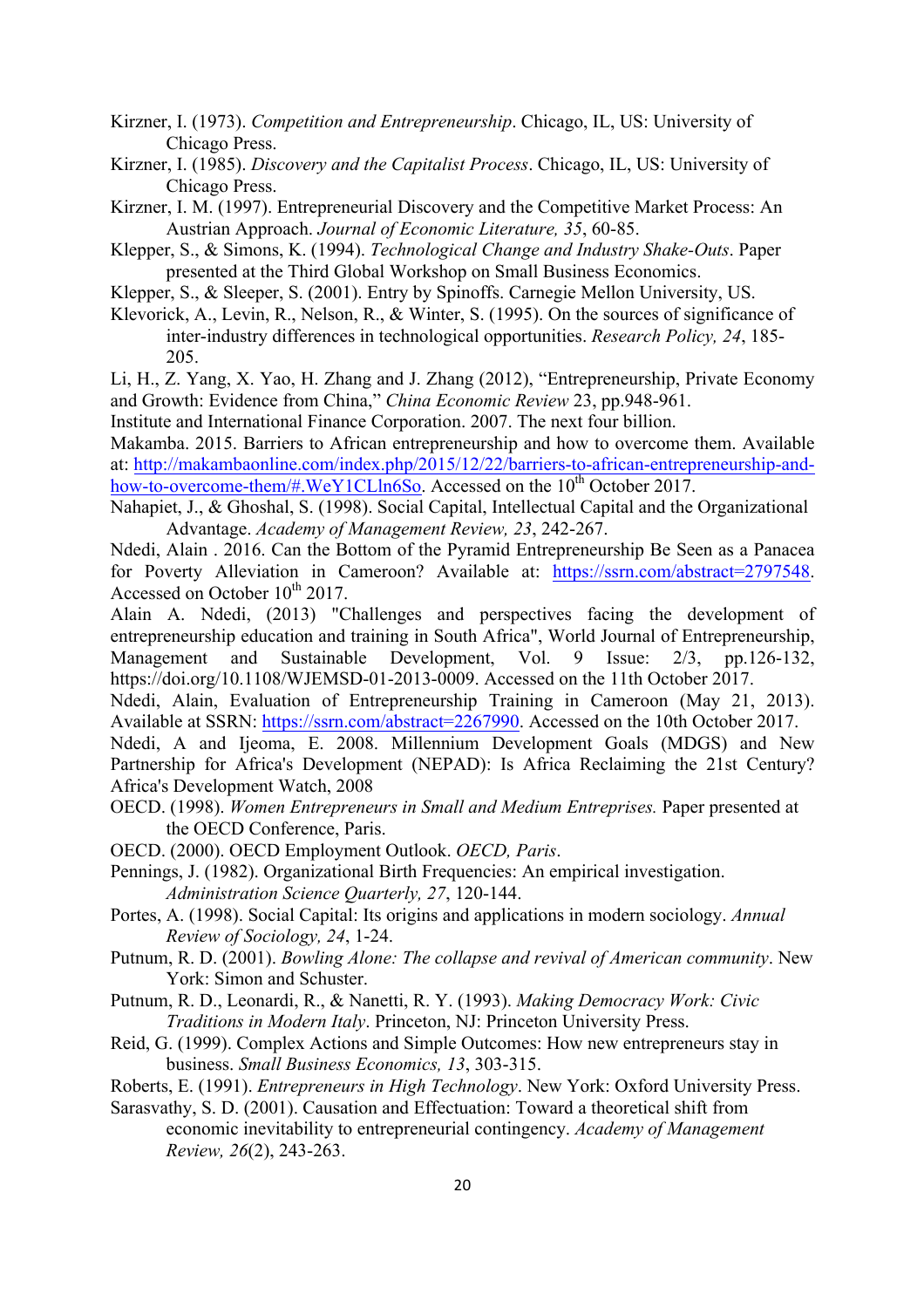Sarasvathy, S. D., Venkataraman, S., Dew, N., & Velamuri, R. (2004). Three Views of Entreprenerial Opportunity. In Z. Acs & e. al. (Eds.), *Entrepreneurship Handbook*.

- Schell, D., & David, W. (1981). The Community Infrastructure of Entrepreneurship: A sociopolitical analysis. In K. H. Vesper (Ed.), *Frontiers of Entrepreneurship Research* (pp. 563-590). Babson Park, US.: Babson College.
- Schumpeter, J. (1934). *The Theory of Economic Development: An inquiry into profits, capital, credit, interest and the business cycle*. Cambridge: Harvard University Press.
- Schumpeter, J. (1947). The Creative Response in Economic History. *Journal of Economic History, 7*, 149-159.
- Shane, S. (1992). Why do some societies invent more than others? *Journal of Business Venturing, 7*, 59-73.
- Shane, S. (1993). Cultural influences on national rates of innovation. *Journal of Business Venturing, 8*, 59-73.
- Shane, S. (2000). Prior knowledge and the discovery of entrepreneurial opportunities. *Organization Science, 11*(4), 448-469.
- Shane, S. (2003). *A General Theory of Entrepreneurship*. Cheltenham: Edward Elgar.
- Shane, S. (2008). *The Illusions of Entrepreneurship*. New Haven & London: Yale University Press.
- Shane, S., & Venkataraman, S. (2000). The Promise of Entreprenership as a Field of Research. *Academy of Management Review, 25*(1), 217-226.
- Shaver, K., & Scott, L. (1991). Person, Process, Choice: The psychology of new venture creation. *Entrepreneurship Theory & Practice, Winer*, 23-42.
- Sine, W., Haveman, H., & Tolbert, P. (2001). *Institutional influences on founding variation in the emerging independent power industry*: University of Maryland, US.
- Singer, S. (2007). *Policy Environment for Promoting Entrepreneurship in Croatia*. Zagreb: OECD, USAID, LEED program.
- Singh, R., Hills, G. R., Hybels, R., & Lumpkin, T. (1999). Opportunity Recognition through Social Network Characteristics of Entrepreneurs. In P. Reynolds, W. Bygrave, S. Manigart, C. Mason, C. Mason, G. Meyer, H. Sapienza & K. Shaver (Eds.), *Frontiers of Entrepreneurship Research* (pp. 228-241). Babson Park, US.: Babson College.
- Steyaert, C., & Katz, J. (2004). Reclaiming the space of entrepreneurship in society: geographical, discursive and social dimensions. *Entrepreneurship & Regional Development, 16*, 179-196.
- Storey, D. J. (1992). *Should We Abandon Support to Start-Up Businesses?* Warwick: SME Center, University of Warwick.
- Storey, D. J. (1994). *Understanding the Small Business Sector*. London/New York: Routledge.
- Storey, D. J. (1999). *Six Steps to Heaven: Evaluating the impact of public policies to support small business in developed economies*. Oxford: Blackwell.
- Swanson, D., & Webster, L. (1992). *Private Sector Manufacturing in the Czech & Slovak Republics: A survey of firms*.
- Timmons, J. (1999). *New Venture Creation*. Burr Ridge, IL: Irwin.
- Tsai, W., & Ghoshal, S. (1998). Social Capital and Value Creation: The role of intrafirm networks. *Academy of Management Journal, 4*, 464-477.
- Uzzi, B. (1997). Social structure and competition in inter-firm networks: The paradox of embeddedness. *Administration Science Quarterly, 42*, 35-67.
- Venkataraman, S. (1997). *The Distinctive Domain of Entrepreneurship Research*. London: Jai Press.